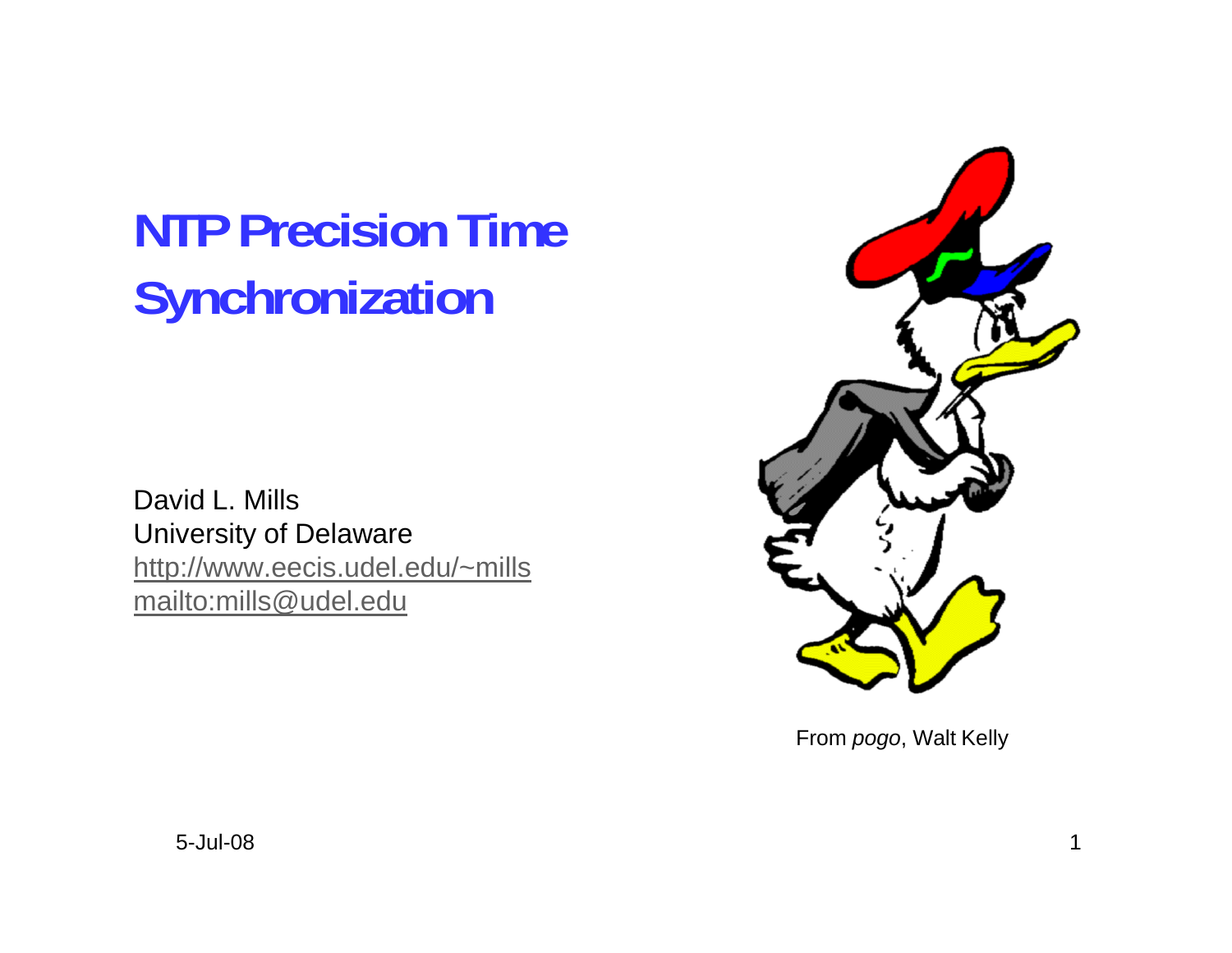

- $\bullet$ Improved clock filter algorithm reduces network jitter
- $\bullet$  Operating system kernel modifications achieve time resolution of 1 ns and frequency resolution of .001 PPM using NTP and PPS sources.
- $\bullet$ • With kernel modifications, residual errors are reducec to less than 2 μs RMS with PPS source and less than 20 μs over a 100-Mb LAN.
- $\bullet$  New optional interleaved on-wire protocol minimizes errors due to output queueing latencies.
- $\bullet$  With this protocol and hardware timestamps in the NIC, residual errors over a LAN can be reduced to the order of PPS signal.
- $\bullet$  Using external oscillator or NIC oscillator as clock source, residual errors can be reduced to the order of IEEE 1588 PTP.
- $\bullet$  Optional precision timing sources using GPS, LORAN-C and cesium clocks.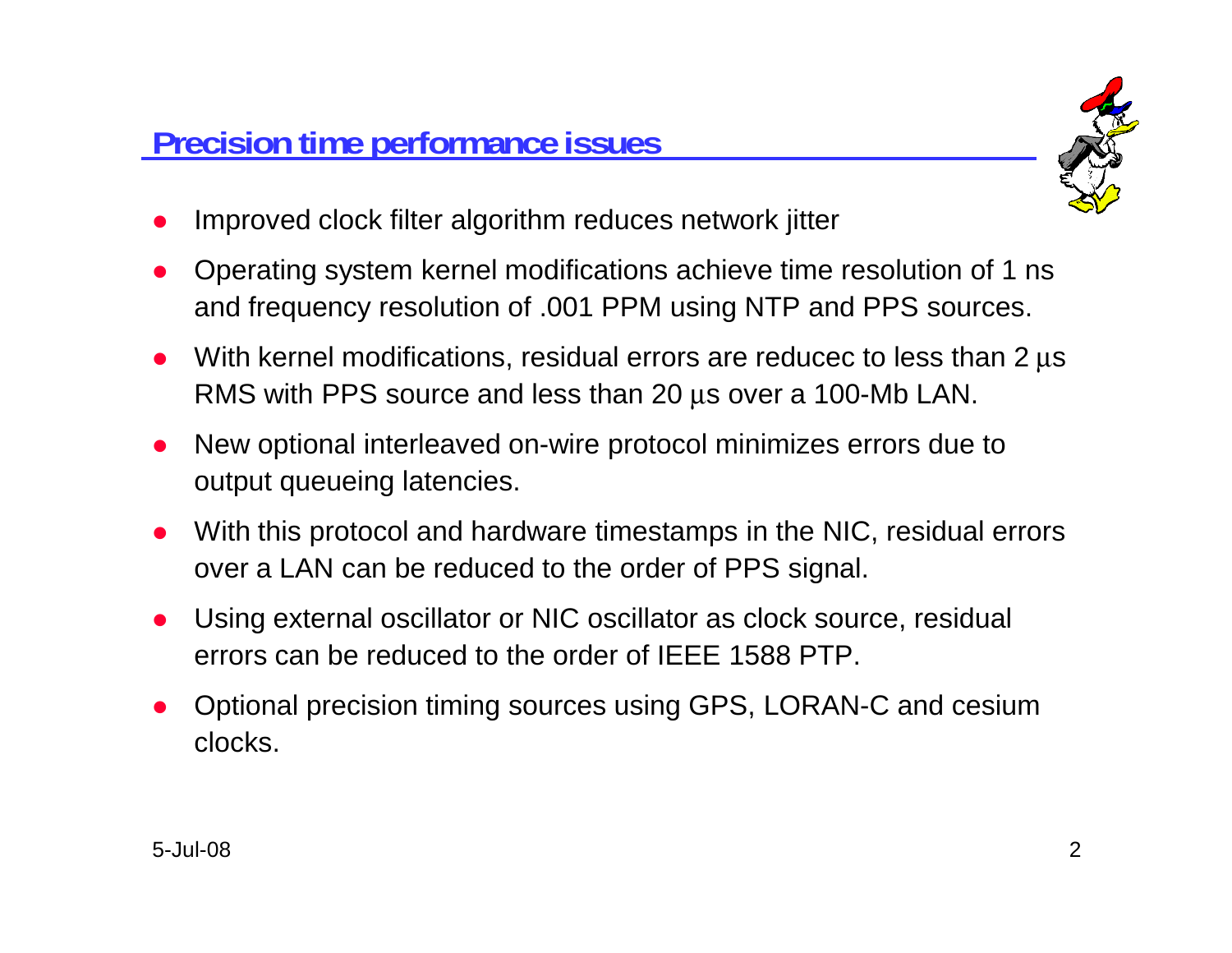## **Part 1 – quick fixes**



- $\bullet$ Assess errors due to kernel latencies
- $\bullet$ Reduce sawtooth errors due to software frequency discipline
- $\bullet$ Reduce network jitter using the clock filter
- $\bullet$ Minimize latencies in the operating system and network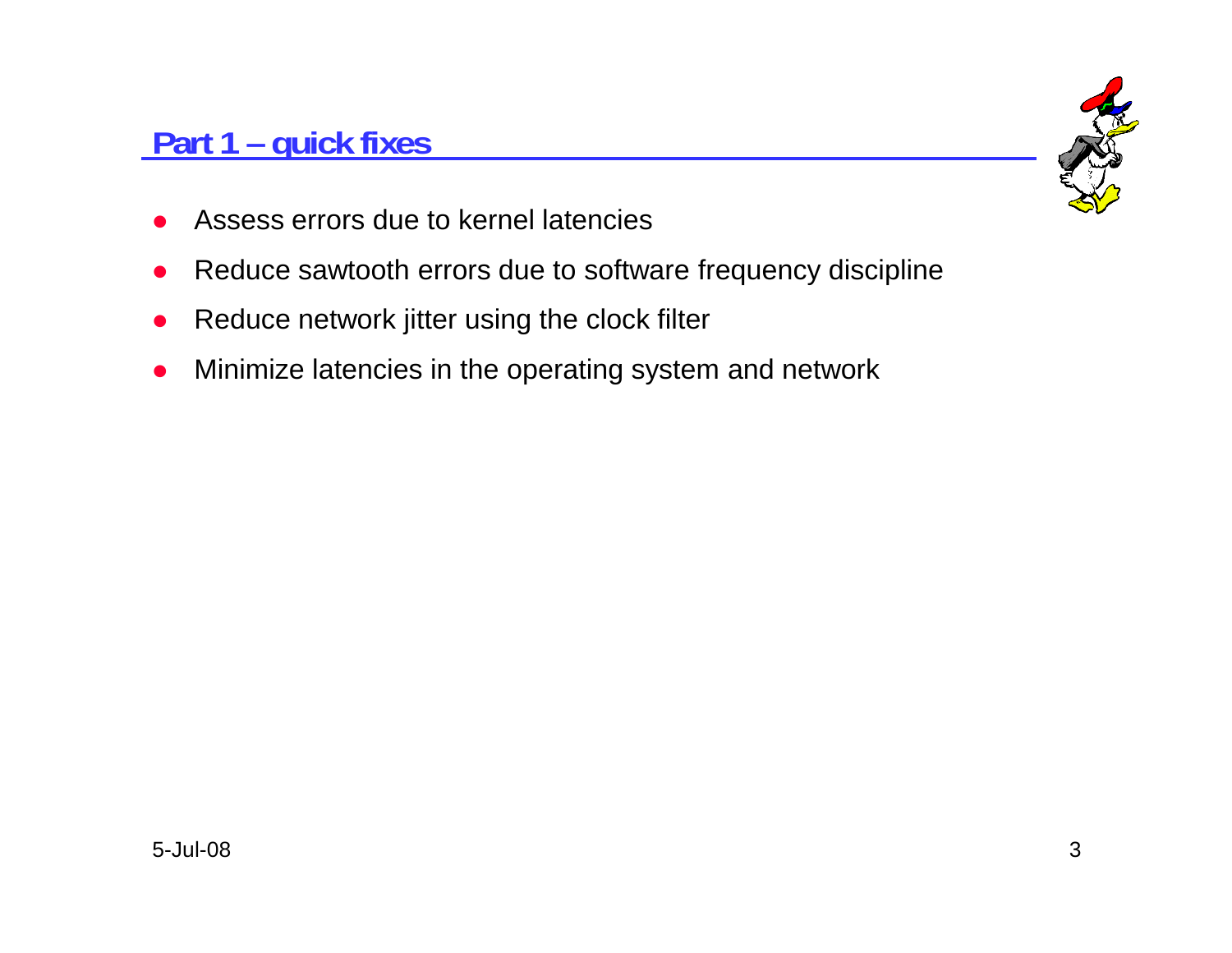

- $\bullet$  These graphs were constructed using a Digital Alpha and OSF/1 V3.2 with precision time kernel modifications
- $\bullet$  (a) Measured latency for gettimeofday() call
	- spikes are due to timer interrupt routine
- $\bullet$  (b) Probability distribution for (a) measured over about ten minutes
	- Note peaks near 1 ms due timer interrupt routine, others may be due to cache reloads, context switches and time slicing
	- Biggest surprise is very long tail to large fractions of a second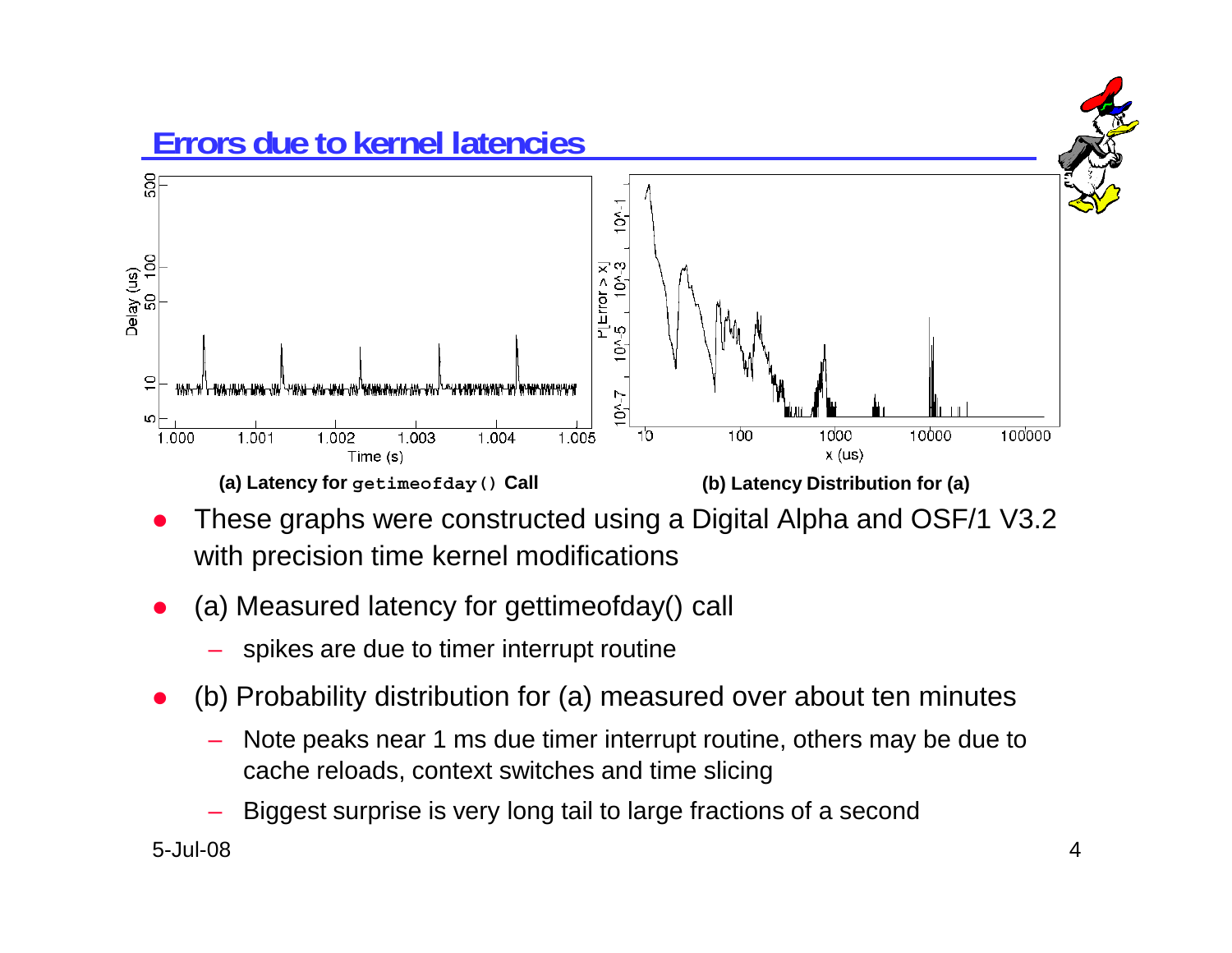

- $\bullet$ Unix adjtime() slews frequency at net rate *R*<sup>−</sup> ϕ PPM beginning at *A*
- $\bullet$ Slew continues to *B*, depending on the programmed frequency offset *S*
- $\bullet$ Offset continues to *C* with frequency offset due to error φ
- $\bullet$ **If**  $\epsilon \leq x$ , then  $R \geq \varphi + S$  and  $\sigma \leq \left(\frac{1}{\varphi} + \frac{1}{R - \varphi}\right)x$
- $\bullet$ For  $\varepsilon$  = 100  $\mu$ s,  $\varphi$  = 200 PPM,  $S = 200$  PPM, this requires  $R \ge 400$  PPM and  $\sigma \leq 1$  s
- $\bullet$ These are almost completely eliminated using kernel discipline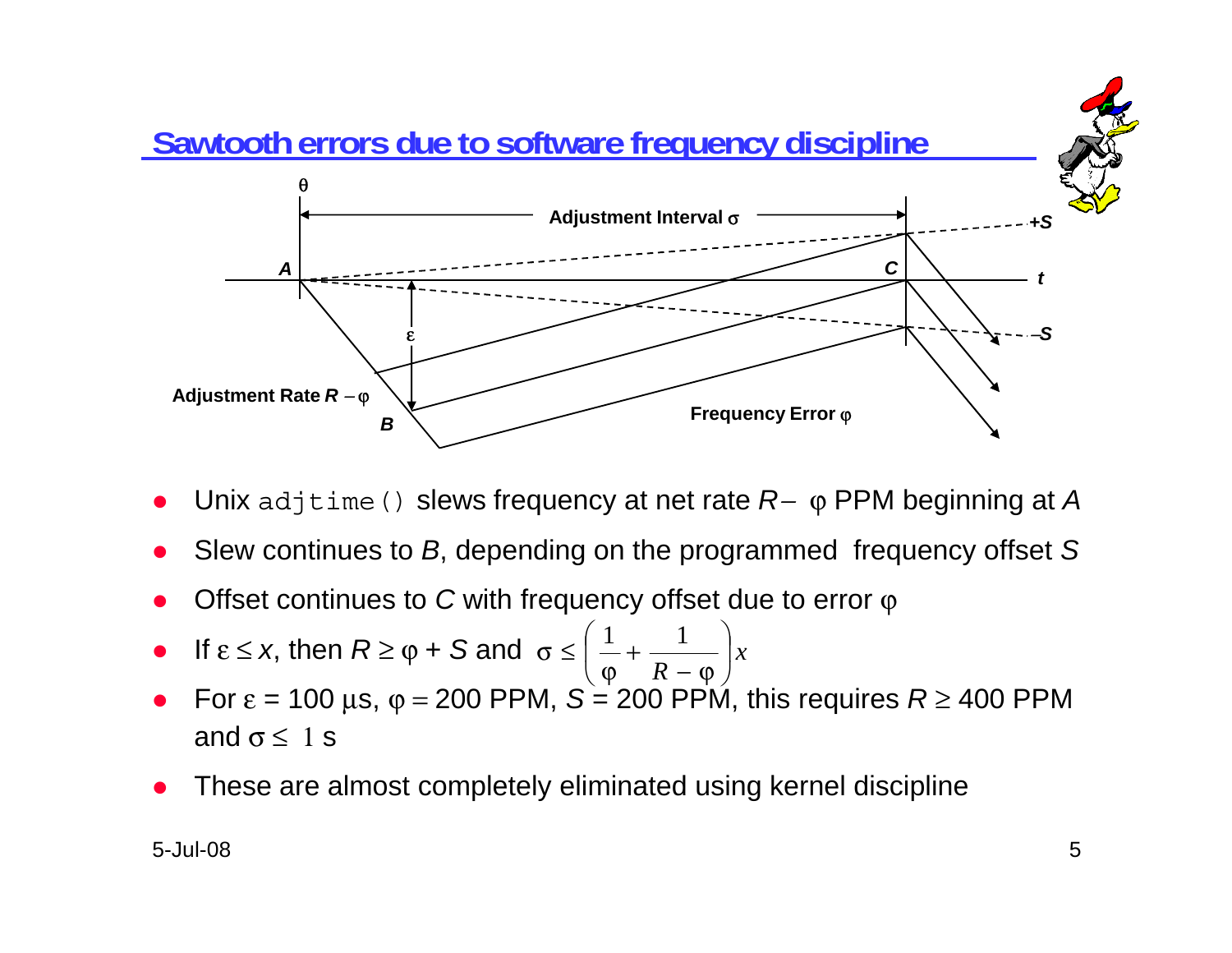

- $\bullet$  This cumulative distribution function is from the same day as the time offset slide
	- The rightmost curve represents raw offsets received over the network.
	- The left curve represents the offsets after the clock filter algorithm.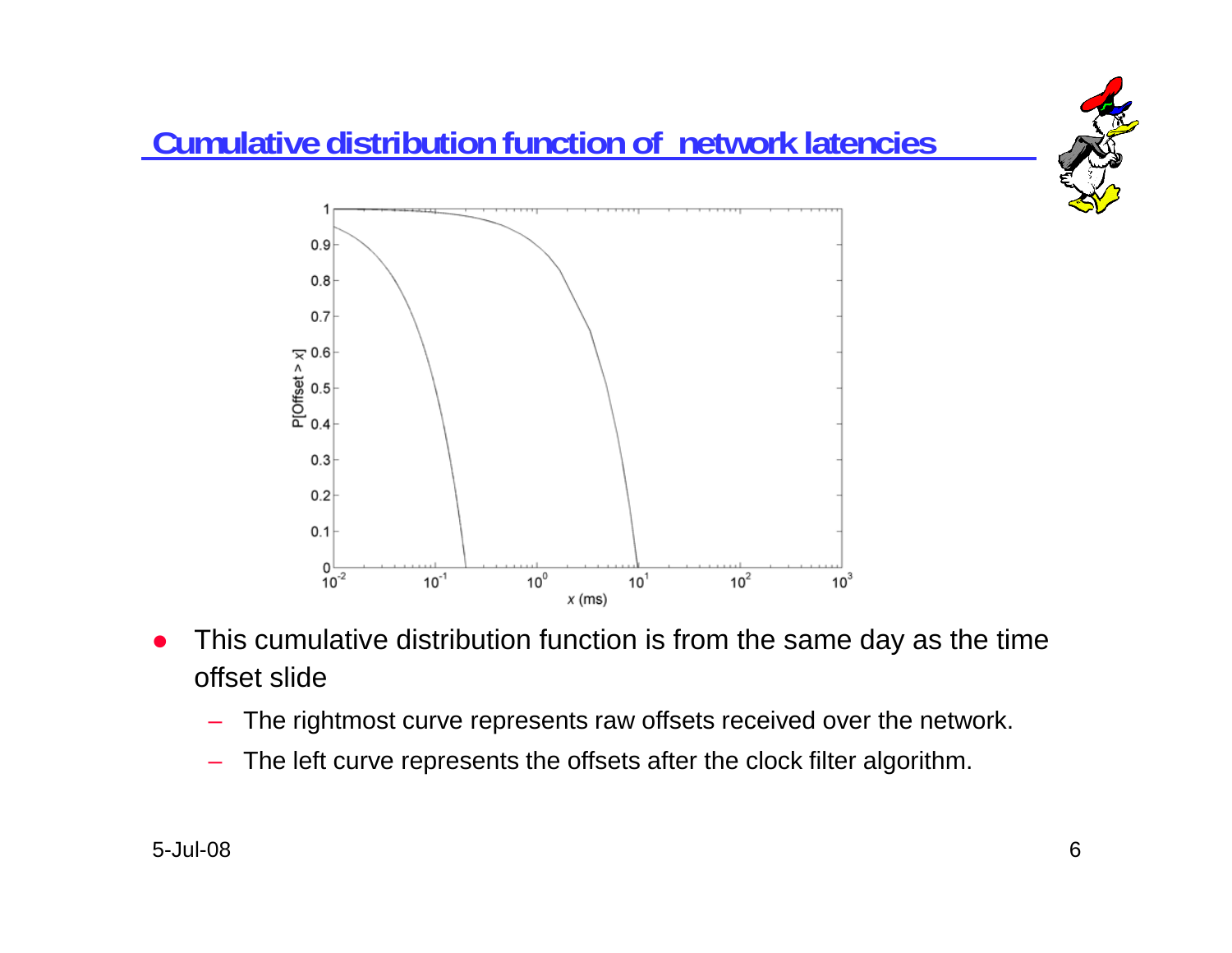

- $\bullet$  These data are from other sources
	- – The interesting observation is that these lines are almost straight, but with different slope.
	- –The awesome fact is they keep going….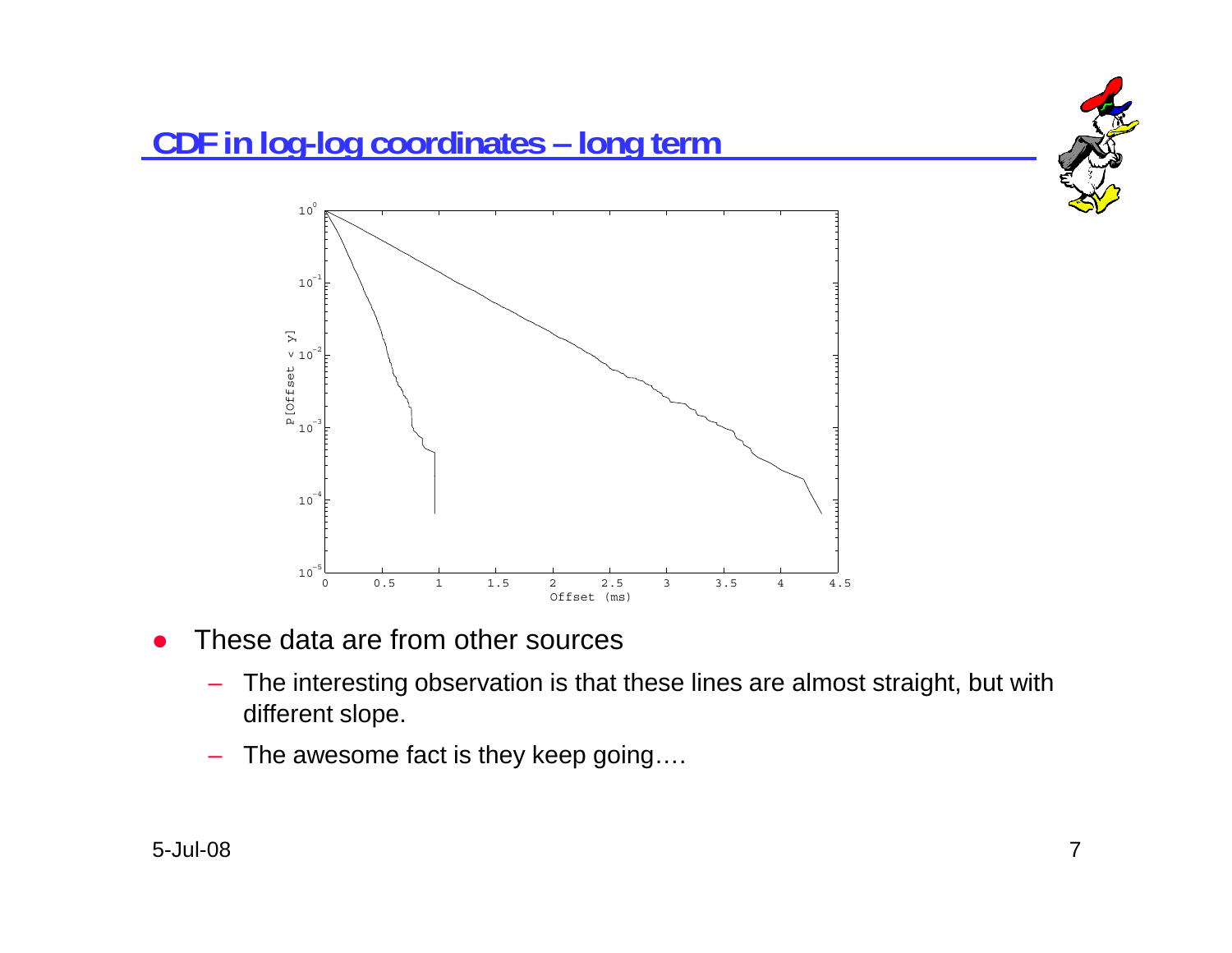

- $\bullet$ • We want  $T_3$  and  $T_4$  timestamps for accurate network timing
	- $\,$  If output wait is small,  $\, T_{\rm 3a}$  is good approximation to  $\, T_{\rm 3}$
	- $\,$   $T_{\rm 3a}$  can't be included in message after cryptosum is calculated, but can be sent in next message; if not, use  $\mathcal{T}_{\rm 3b}$  as best approximation to  $\mathcal{T}_{\rm 3}$
	- $-\quad$   $\mathcal{T}_{4\mathsf{a}}$  is captured at soft-queue interrupt time, so is a fairly good estimator for  $T_{4}$ .
- $\bullet$  Largest error is usually cryptosum and output wait
	- $-$  With software timestamping,  $\mathcal{T}_3$  is captured upon return from the sendpacket routine, typically 200 μs after *T*<sub>3a</sub>.
	- $-$  With interleaved protocol,  $\mathcal{T}_3$  is transmitted in the next packet.
	- See http://www.eecis.udel.edu/~mills/onwire.html and related briefing.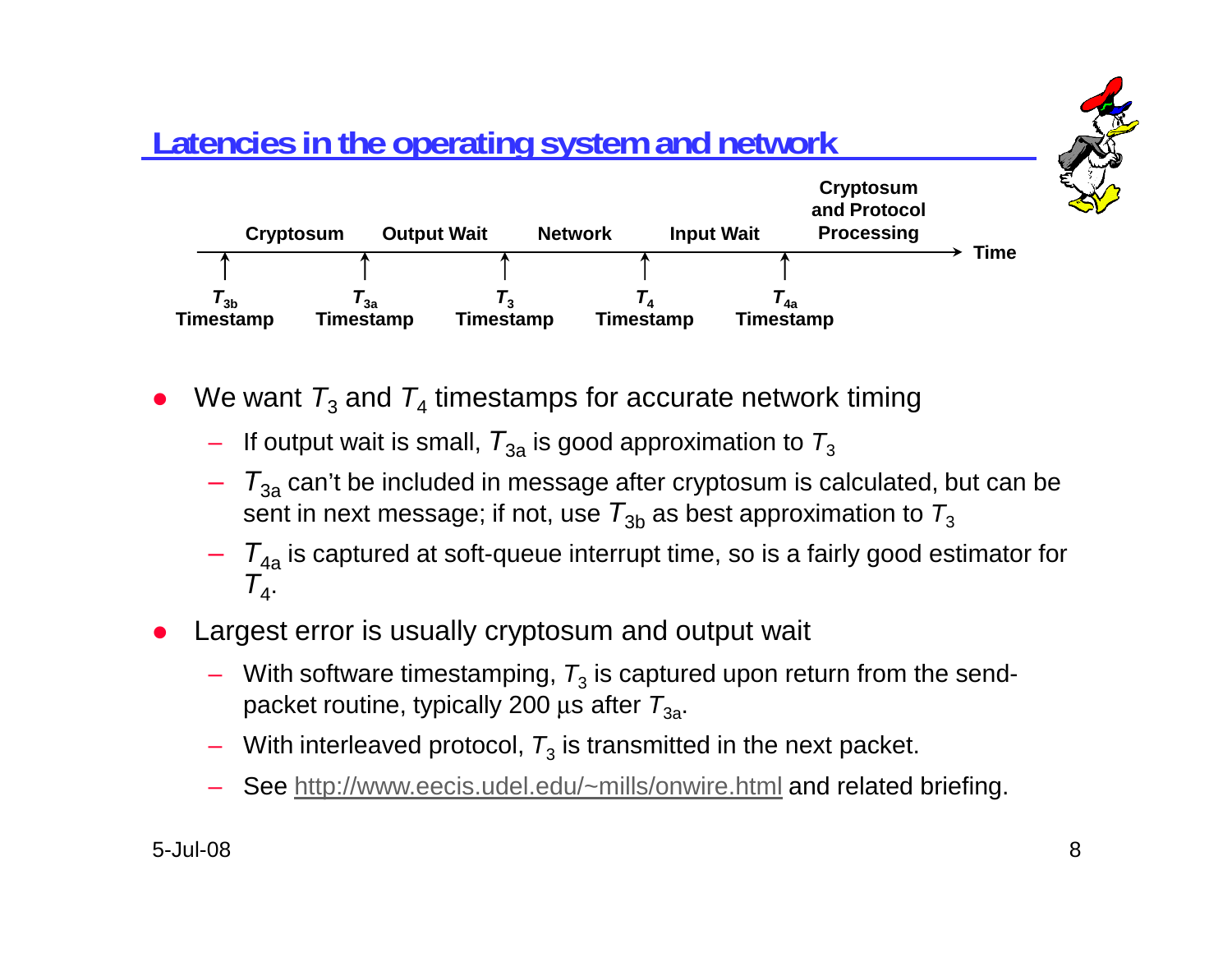## **Measured latencies with software interleaved timestamping**



- $\bullet$ • The interleaved protcool captures  $T_{3b}$  before the message digest and  $\mathcal{T}_3$  after the send-packet routine. The difference varies from 16  $\mu$ s for a dual-core, 2.8 GHz Pentium 4 running FreeBSD 5.1 to 1100 μs for a Sun Blade 1500 running Solaris 10.
- $\bullet$  On two identical Pentium machines in symmetric mode, the measured output delay  $\,_{3\mathrm{b}}$  to  $\,_{3}$  is 16  $\mu$ s and interleaved delay 2x  $\,_{3}$  to  $\,_{4\mathrm{a}}$  is 90-300 μs . Four switch hops at 100 Mb accounts for 40 μs, which leaves 25-130 μs at each end for input delay. The RMS jitter is 30-50 μs.
- $\bullet$  On two identical UltraSPARC machines running Solaris 10 in symmetric mode, the measured output delay  $\,_{3\mathrm{b}}$  to  $\,_{3}$  is 160  $\mu$ s and interleaved delay 2x  $\,_{3}$  to  $\,_{4a}$  is 390  $\mu$ s. Four switch hops accounts for 40 μs, which leaves about 175 μs at each end for input delay. The RMS  $\,$ jitter is 40-60 μs.
- $\bullet$  A natural conclusion is that most of the jitter is contributed by the network and input delay.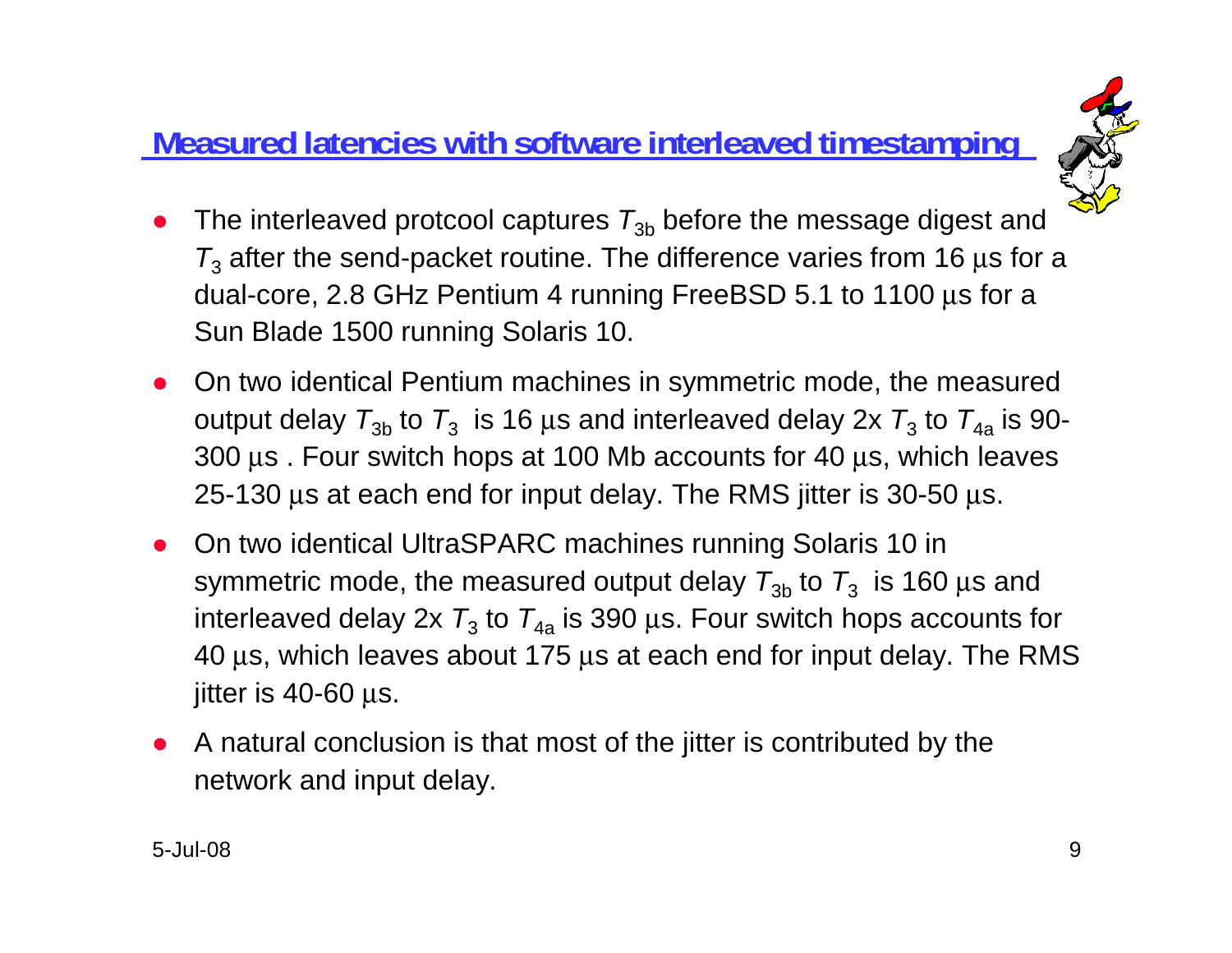

- $\bullet$  We measure the max, mean and standard deviation over one day
	- The mean is an estimator of the offset produced by the clock discipline, which is essentially a lowpass filter.
	- The standard deviation is a estimator for jitter produced by the clock filter.
- $\bullet$  Following are three scenarios with modern machines and Ethernets
	- The best we can do using the precision time kernel and a PPS signal from a GPS receiver. Expect residual errors in the order of 2 μs dominated by hardware and operating system jitter.
	- The best we can do using a workstation synchronized to a primary server over a fast LAN using optimum poll interval of 15 s. Expect residual errors in the order of 20 μs dominated by network jitter.
	- The best we can do using a workstation synchronized to a primary server over a fast LAN using typical poll interval of 64 s. Expect errors in the order of 200 μs dominated by oscillato rwander.
- $\bullet$  Next order of business is the interleaved on-wire protocol and hardware timestamping. The goal is improving network perfomance to PPS level.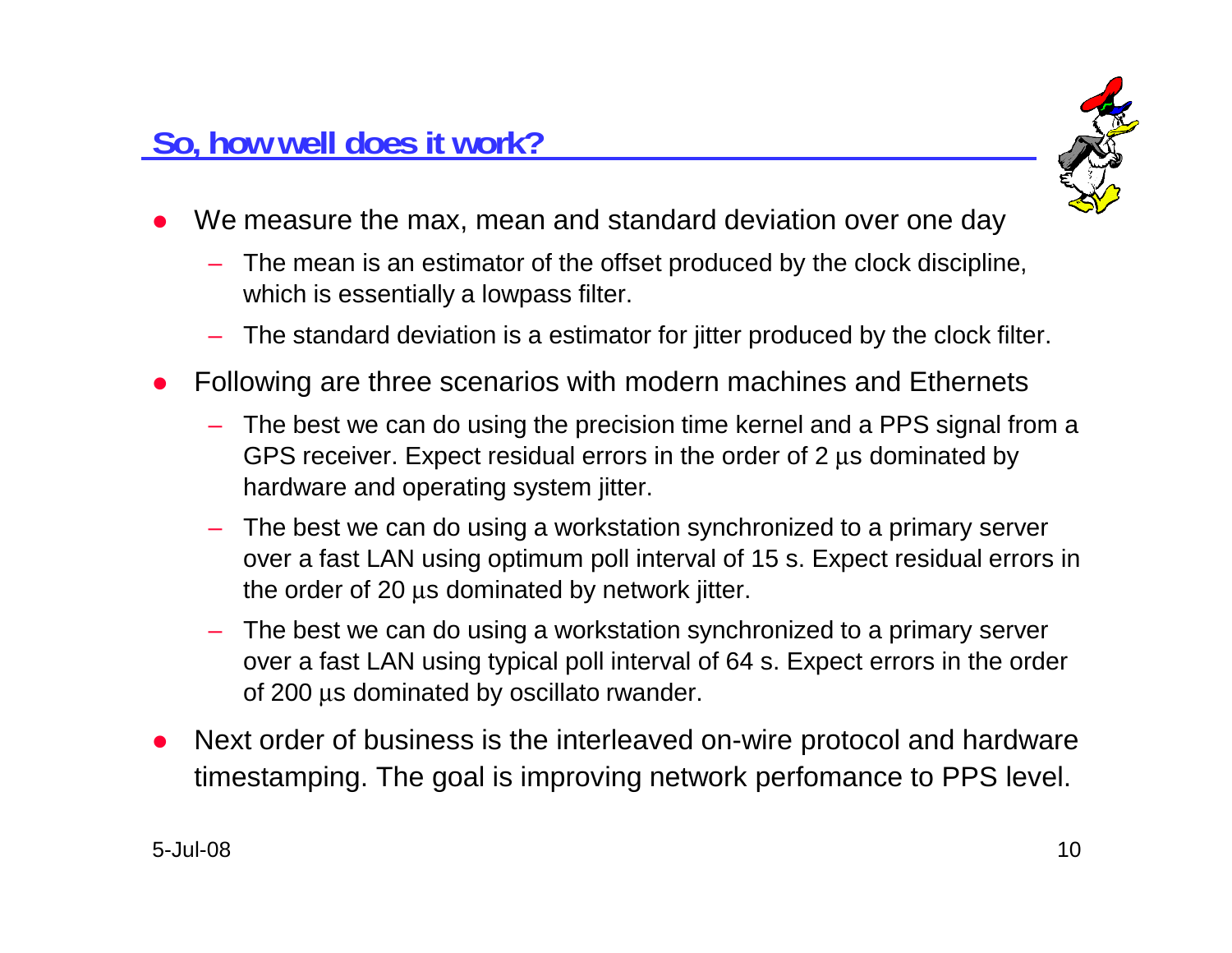

# **Time characteristis with PPS kernel discipline**



- $\bullet$  Machine is Pentium II 300 MHz running FreeBSD 6.1 and synchronized to a GPS receiver via a PPS signal and parallel port
	- Precision nanokernel PPS discipline
	- NTP4 is configured at fixed poll interval 4 (16 s)
	- Behavior appears largely determined by hardware/kernel latencies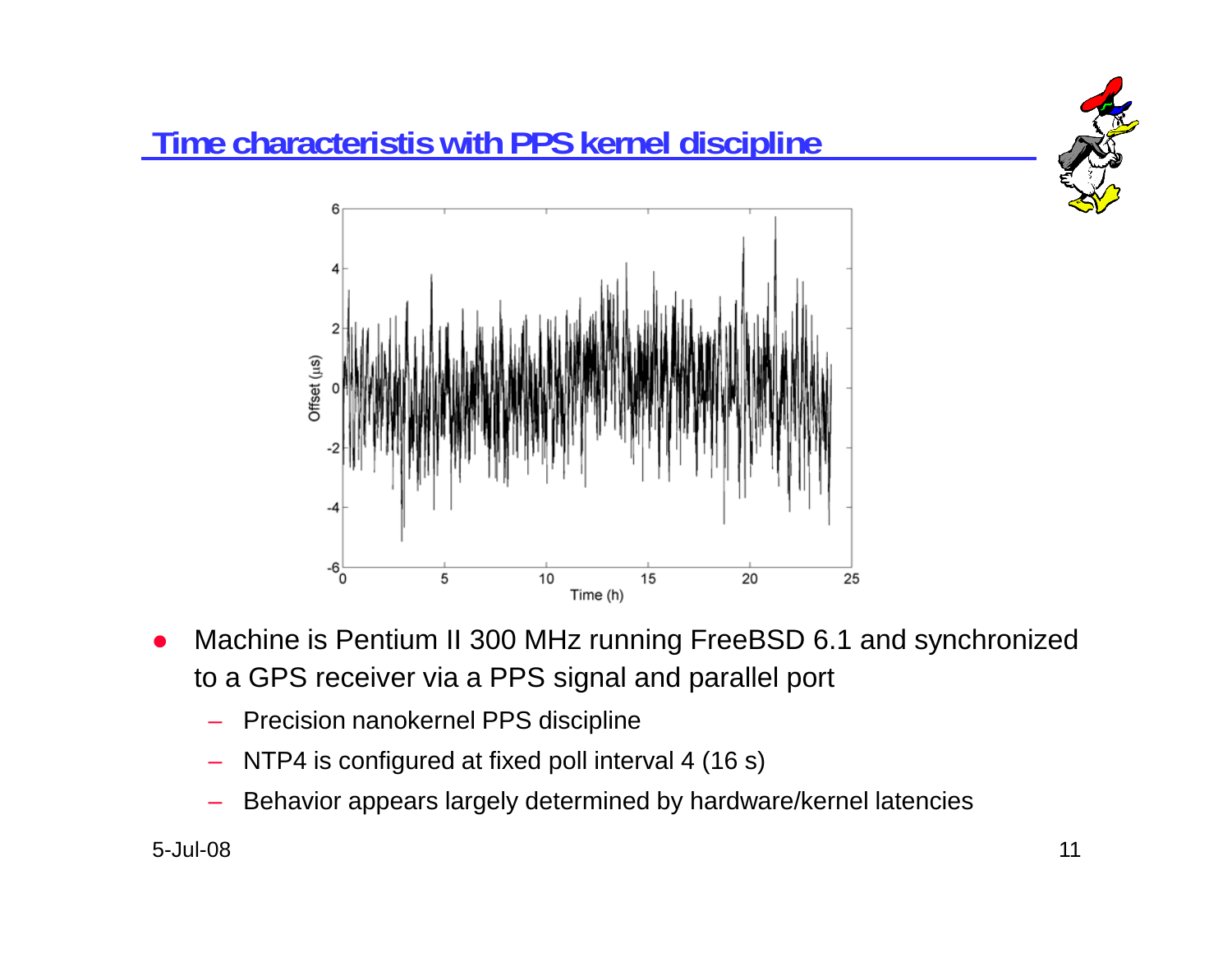

- $\bullet$  Same configuration as previous slide
	- –Note log-log coordinates
	- – $-$  Offset statistics: max 5.749 μs, mean -0.039 μs, stdev 1.357 μs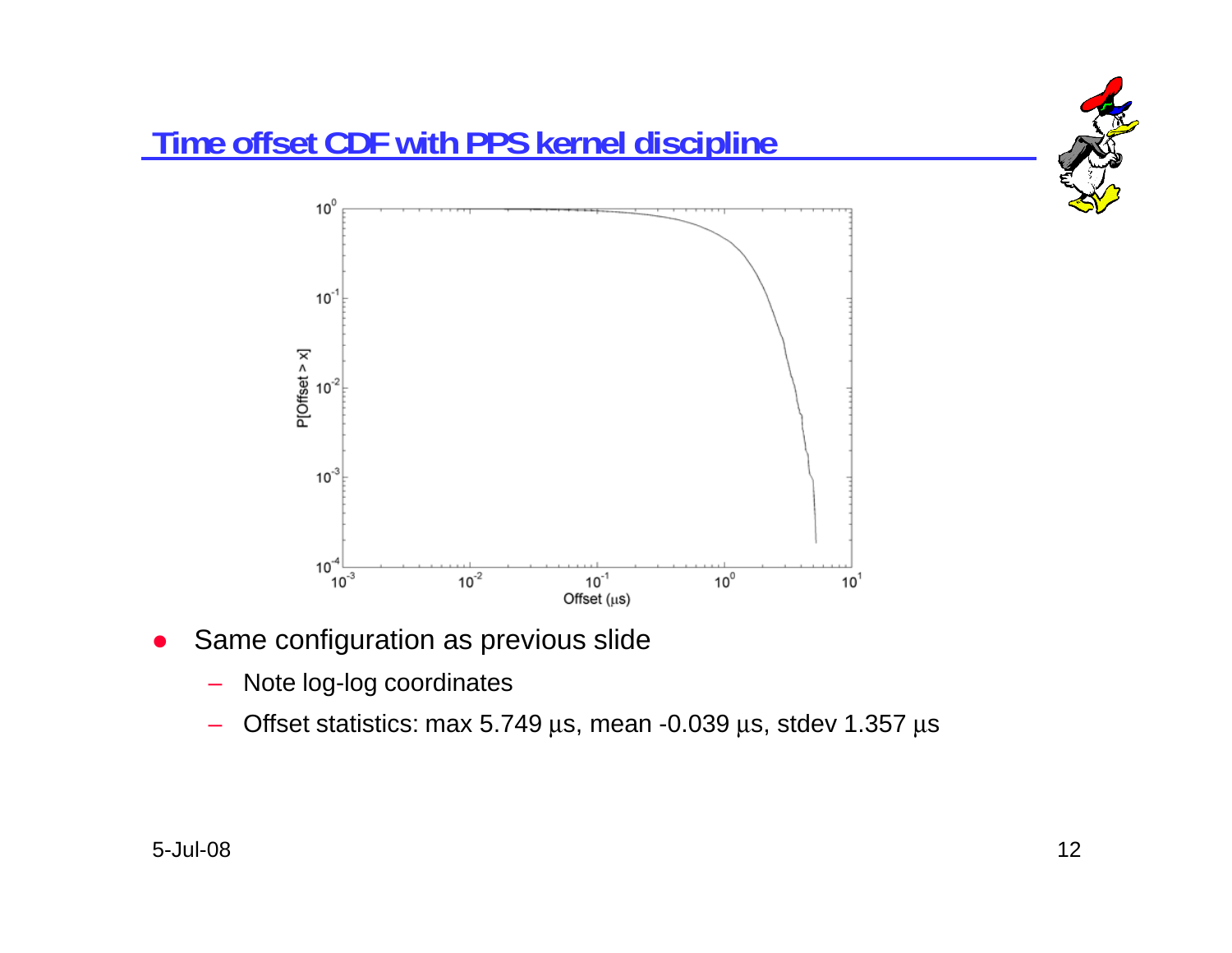

- $\bullet$  Same configuration as previous slide
	- – Comparison with the time offset characteristics suggest the dominant error contribution is latency jitter rather than frequency discipline.
	- Compare with later data on a typical machine over a fast LAN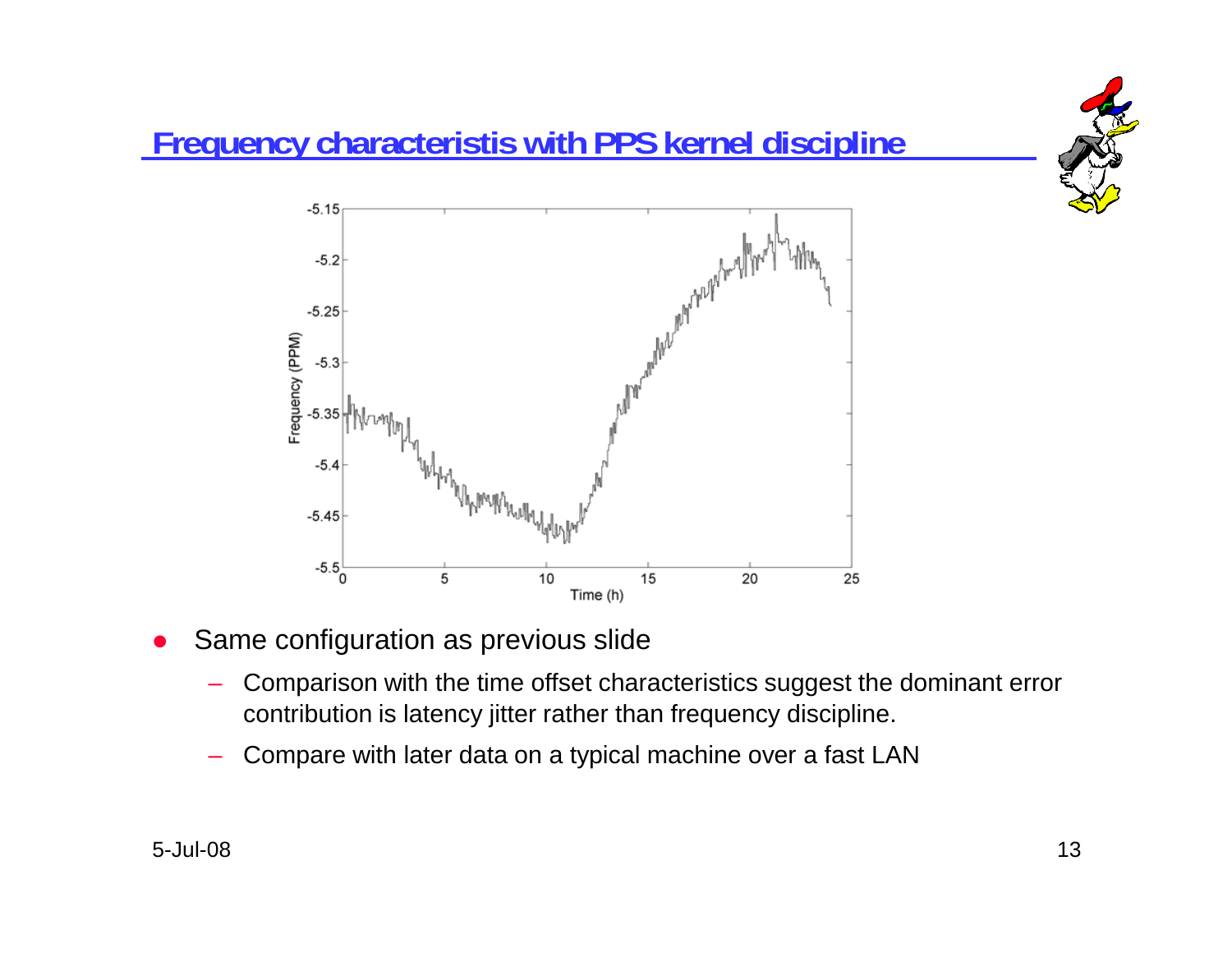



- $\bullet$  Machine is UltraSPARC II running Solaris 10 and synchronized to a primary server connected to GPS receiver via a PPS signal
	- NTP4 is configured at fixed poll interval 4 (16 s)
	- Behavior appears largely determined by 100 Mb Ethernet latencies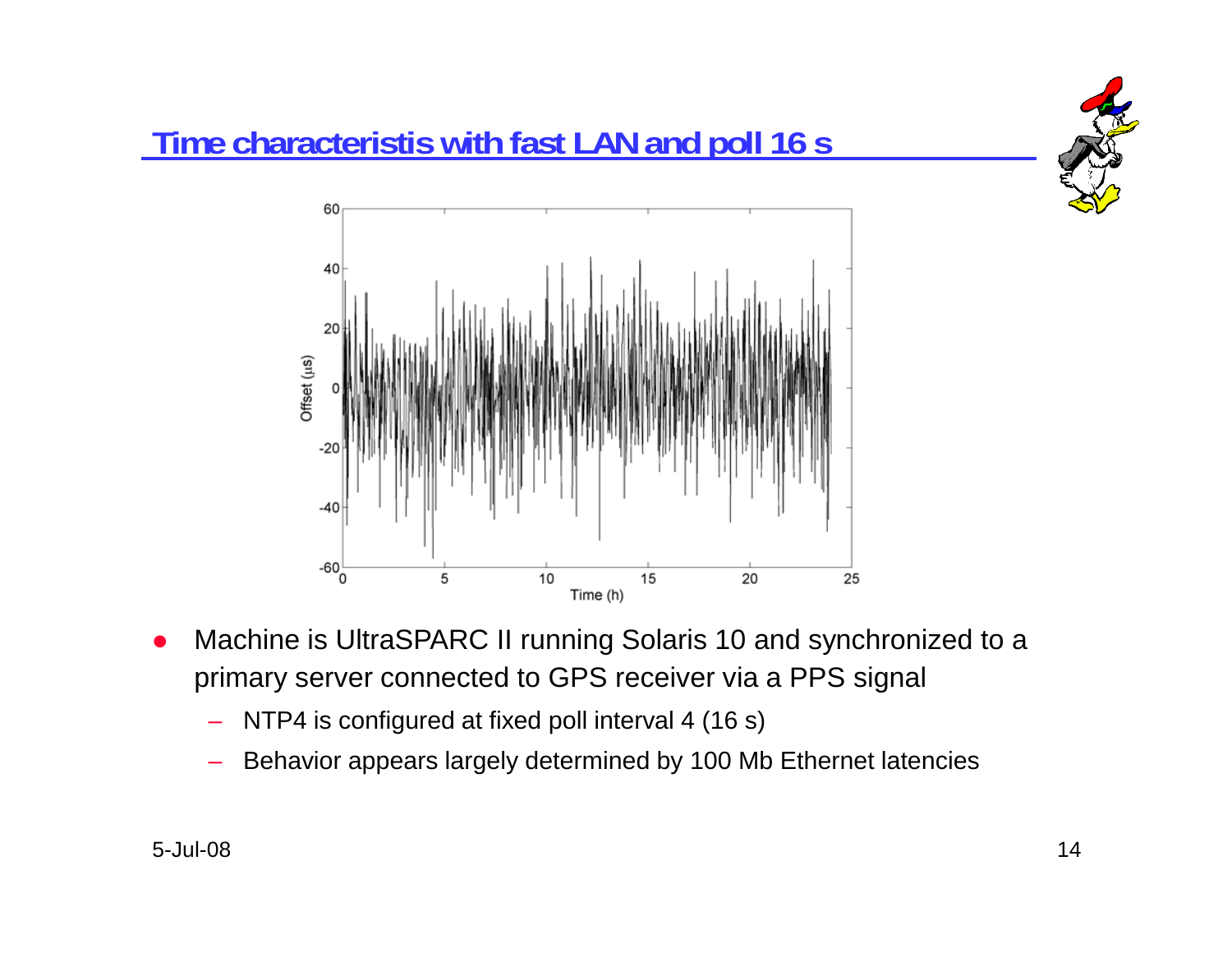

- $\bullet$  Same configuration as previous slide
	- –Note log-log coordinates
	- $-$  Offset statistics: max 57.000 μs mean -0.833 μs stdev 16.078 μs
	- About ten times worse than PPS signal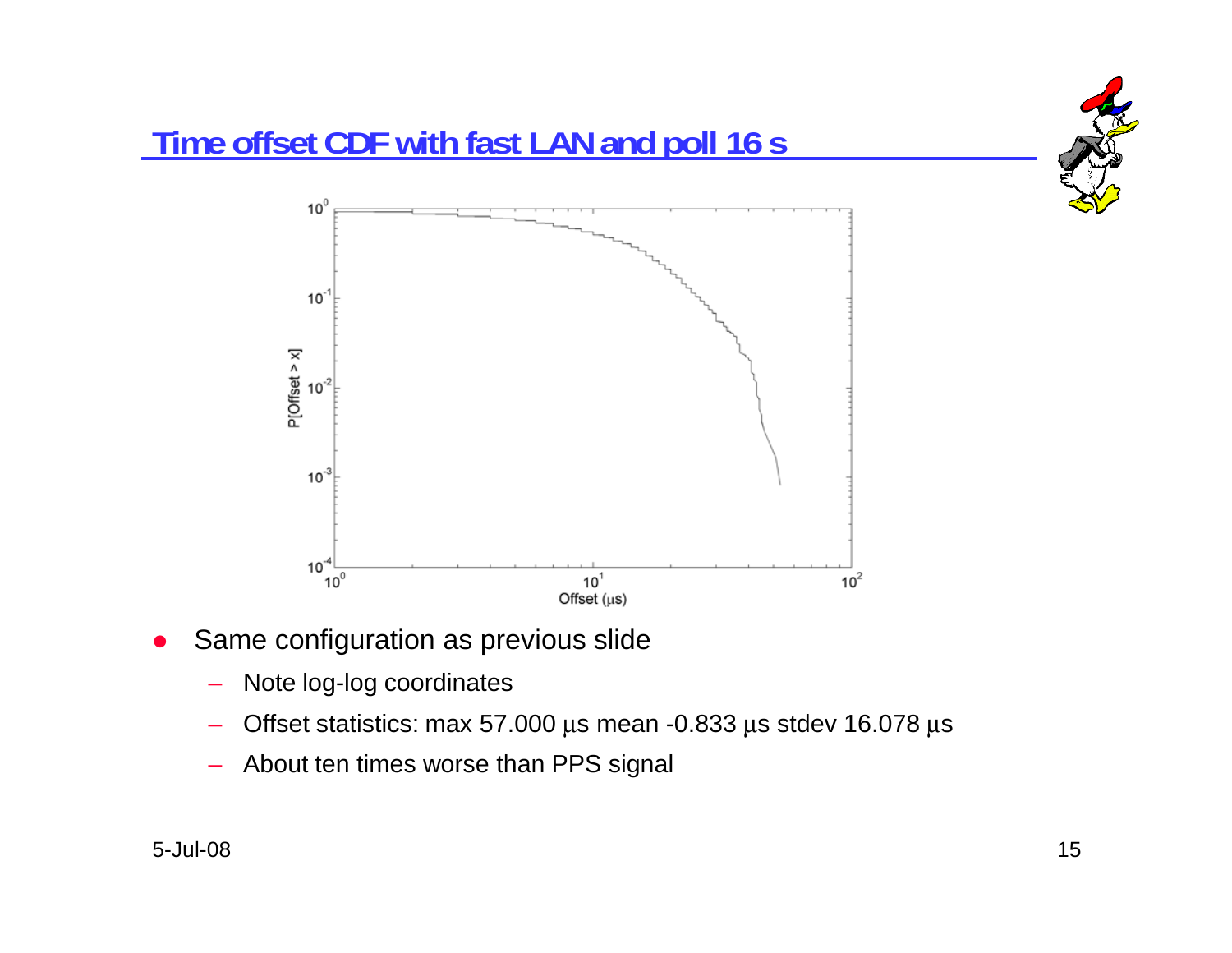



- $\bullet$  Same configuration as previous slide
	- – Comparison with the time offset characteristics suggest the dominant error contribution is latency jitter rather than frequency discipline.
	- Compare with earlier data with a PPS signal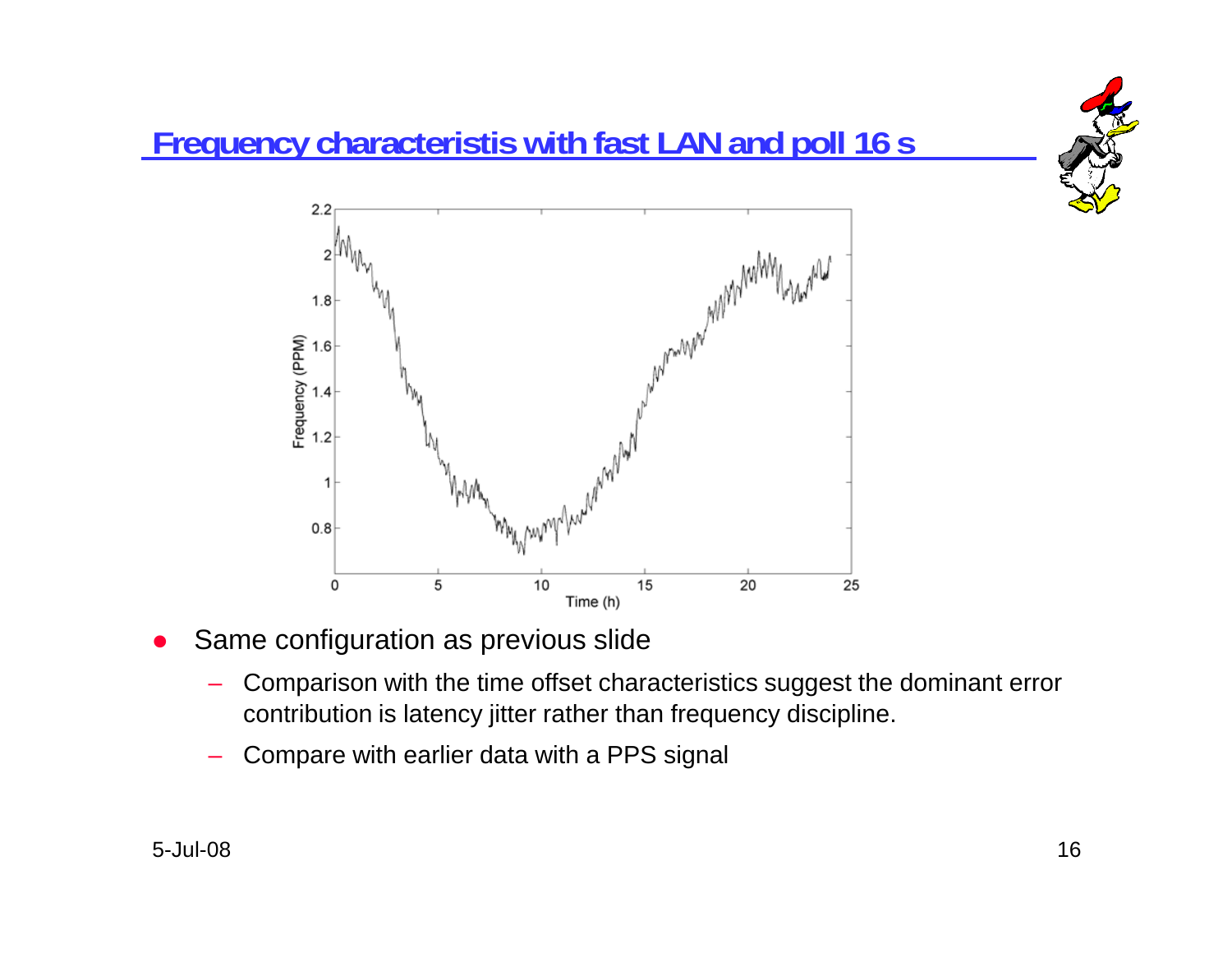

- $\bullet$  Machine is Pentium 2.8 GHz running FreeBSD 6.1 and synchronized to a CDMA receiver on a 100 Mb switched Ethernet
	- $\,$  CDMA receiver claimed accuracy is 10  $\mu{\rm s}$
	- NTP4 is configured at fixed poll interval 6 (64 s)
	- Behavior appears largely determined by oscillator wander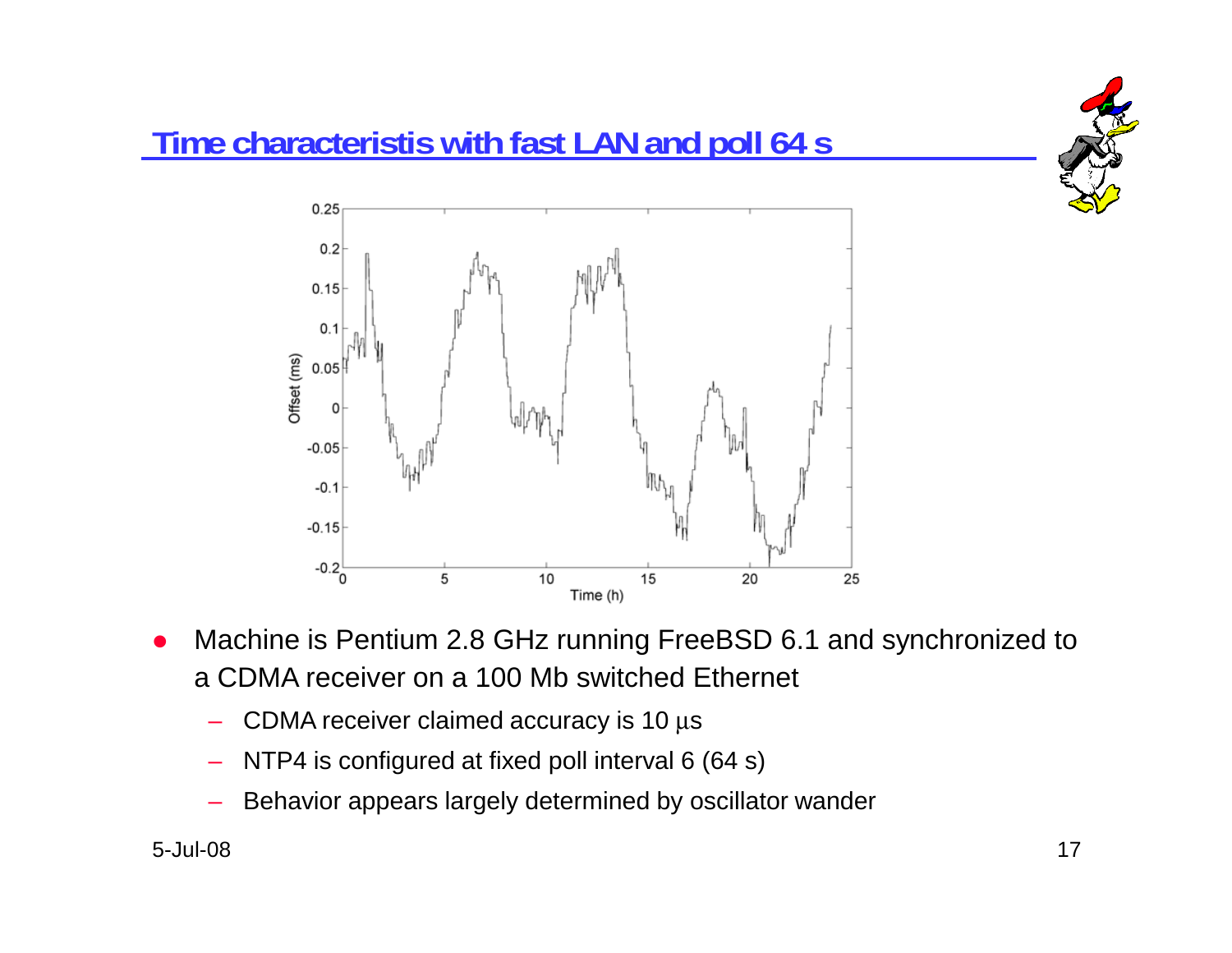

- $\bullet$  These data are from the same day as the time offset slide
	- The curve approximates the integral of the time offset data
	- This clearly confirms the errors are primarily due to frequency wander
	- Accuracy improves as the poll interval is reduced, but not below 16 s due increased frequency wander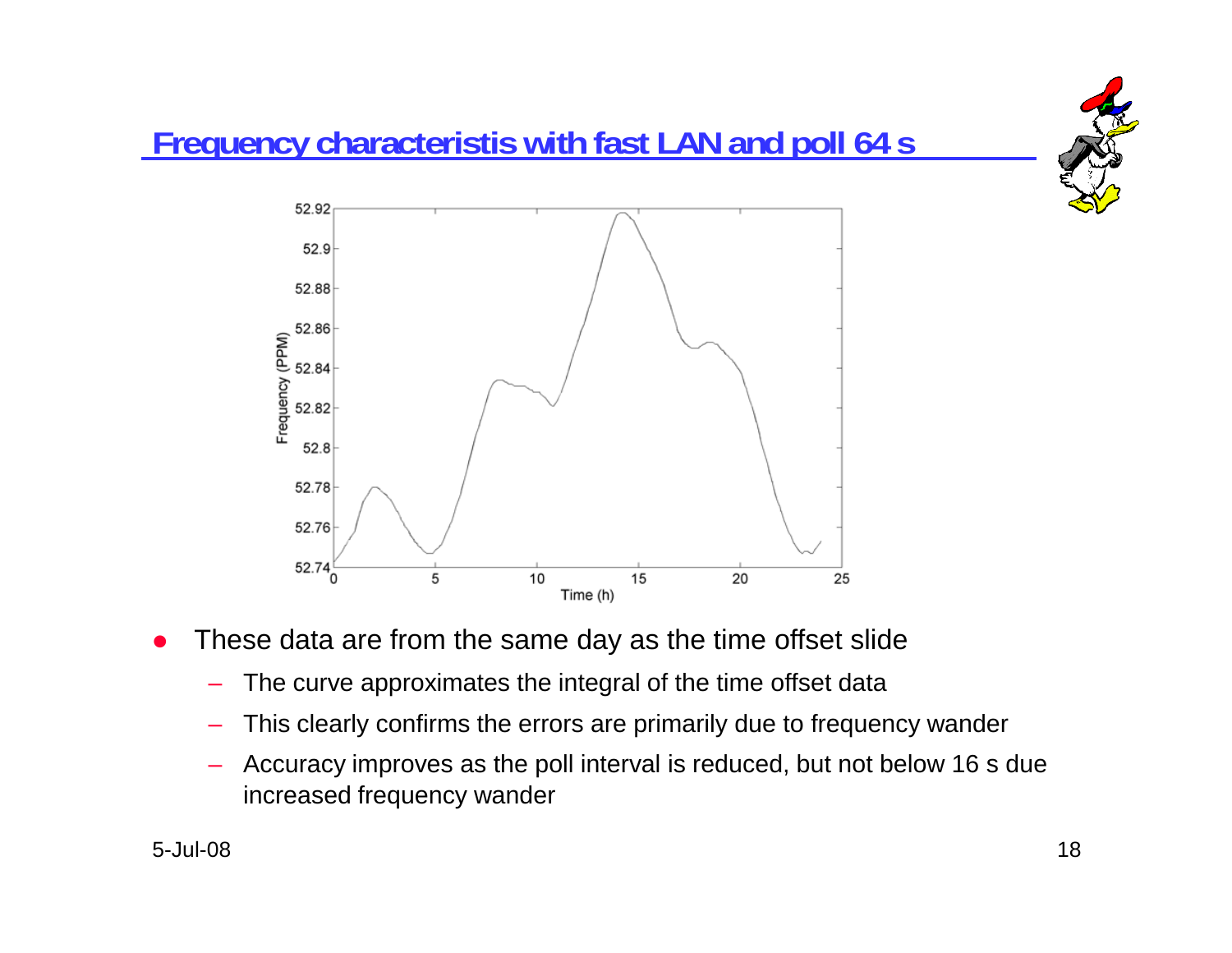#### **Not so-quick fixes**

- 
- $\bullet$  Autokey public key cryptography
	- Avoids errors due to cyrptographic computations
	- See briefing and specification
- $\bullet$  Precision time nanokernel
	- Improves time and frequency resolution
	- Avoids sawtooth error
- Improved driver interface  $\bullet$ 
	- Includes median filter
	- Adds PPS driver
- $\bullet$  External oscillator/NIC oscillator
	- With interleaved protocol, performance equivalent to IEEE 1588
	- LORAN C receiver and precision clock source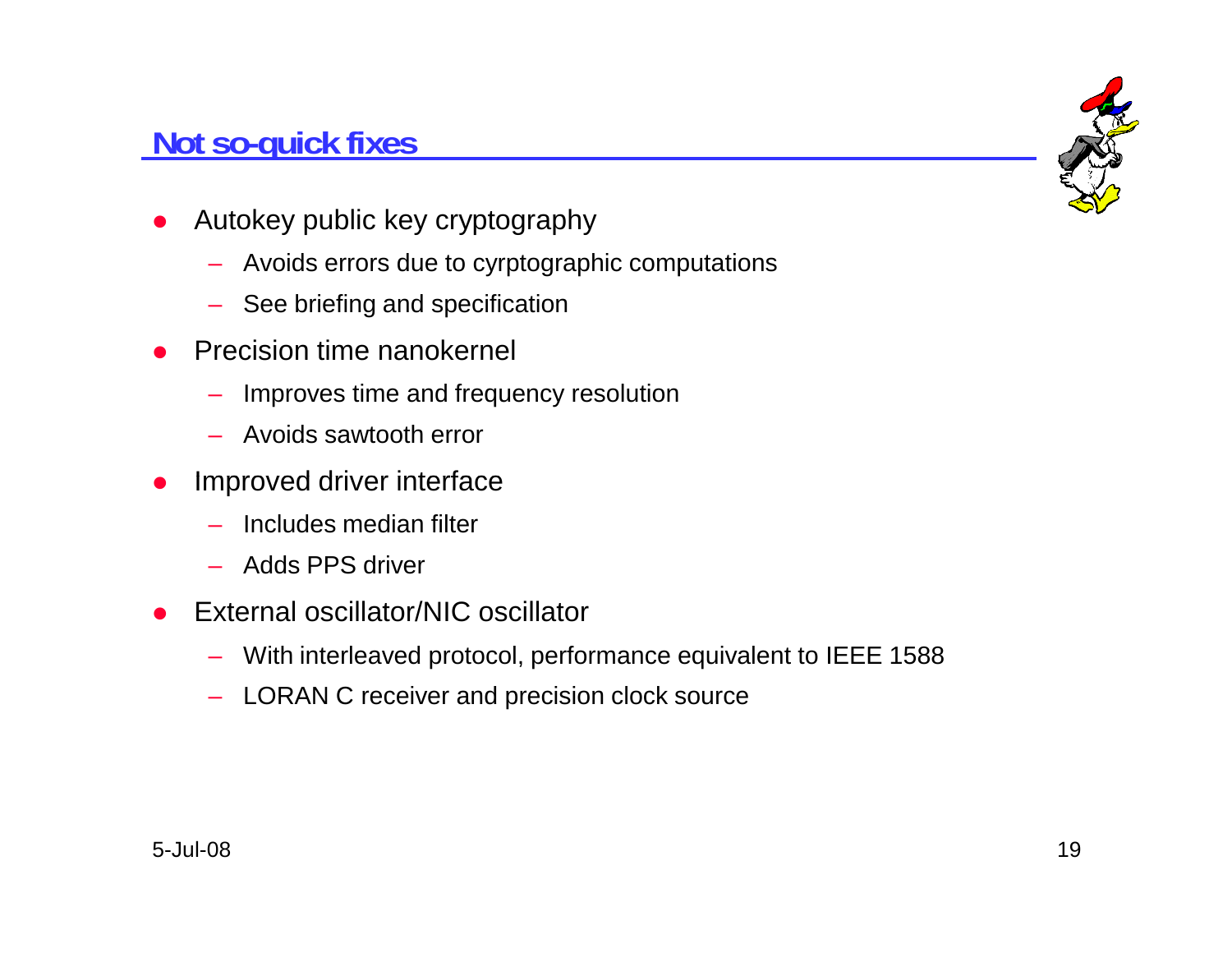

- $\bullet$ Server rolls a random 32-bit seed as the initial key ID
- $\bullet$ Server generates a session key list using repeated MD5 hashes
- $\bullet$  Server encrypts the last key using RSA and its private key to produce the initial server key and provides it and its public key to all clients
- $\bullet$  Server uses the session key list in reverse order, so that clients can verify the hash of each key used matches the previous key
- $\bullet$  Clients can verify that repeated hashes will eventually match the decrypted initial server key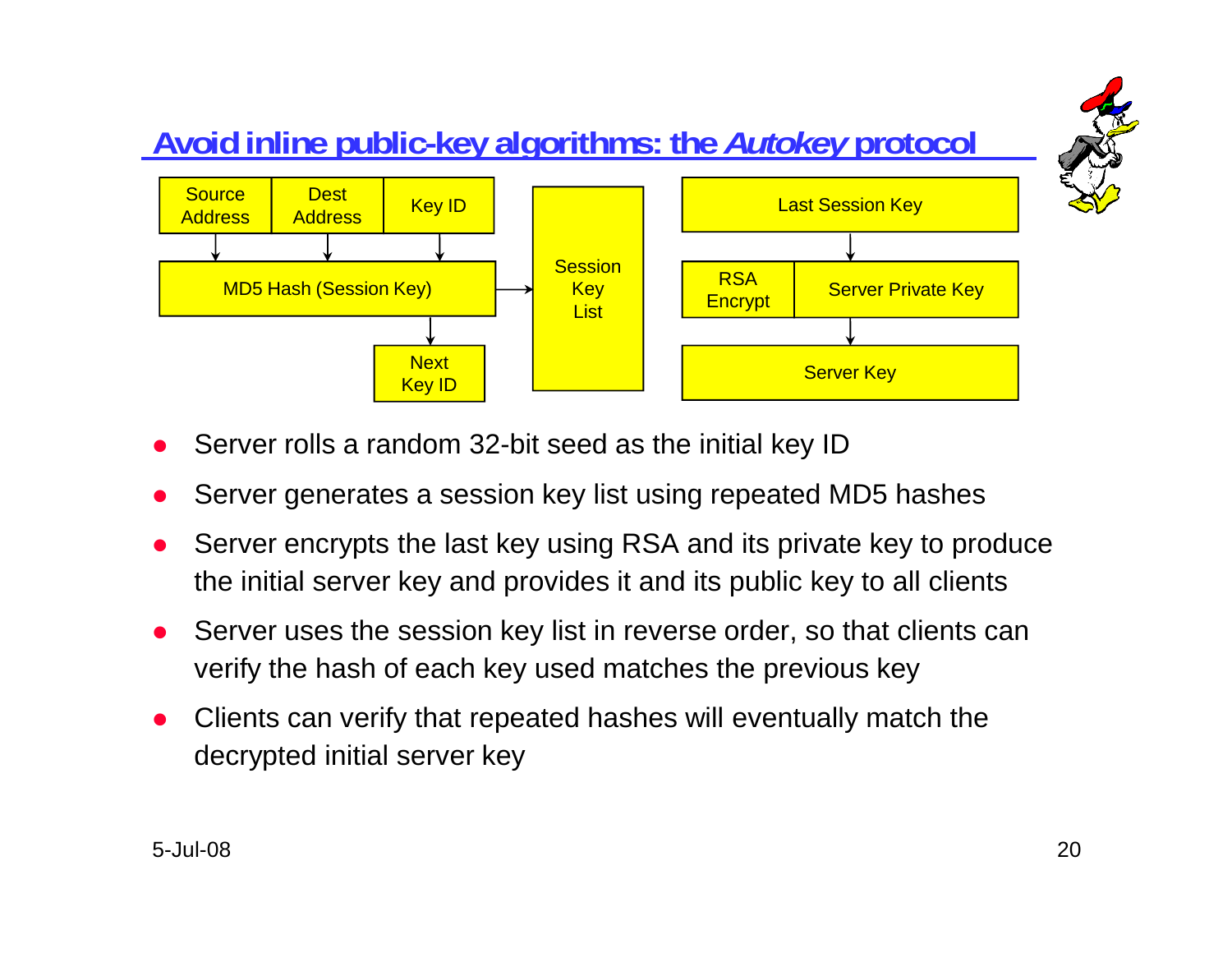# **Kernel modifications for nanosecond resolution**



- $\bullet$  *Nanokernel* package of routines compiled with the operating system kernel
- $\bullet$  Represents time in nanoseconds and fraction, frequency in nanoseconds per second and fraction
- $\bullet$  Implements nanosecond system clock variable with either microsecond or nanosecond kernel native time variables
- Uses native 64-bit arithmetic for 64-bit architectures, double-precision  $\bullet$ 32-bit macro package for 32-bit architectures
- $\bullet$ Includes two new system calls ntp\_gettime() and ntp\_adjtime()
- $\bullet$  Includes new system clock read routine with nanosecond interpolation using process cycle counter (PCC)
- $\bullet$ Supports run-time tick specification and mode control
- $\bullet$ Guaranteed monotonic for single and multiple CPU systems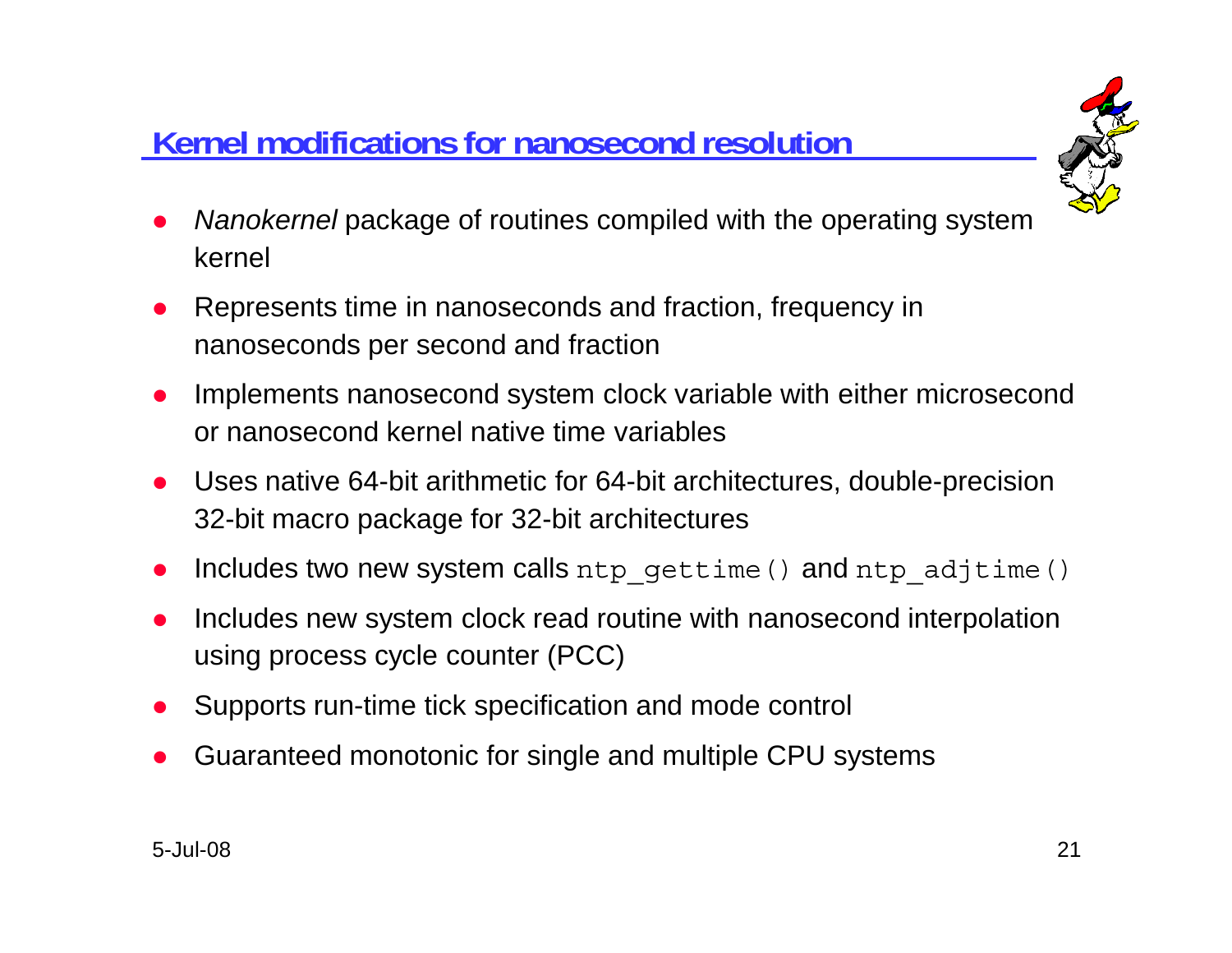

## **NTP clock discipline with nanokernel assist**



- Type II, adaptive-parameter, hybrid phase/frequency-lock loop  $\bullet$ disciplines variable frequency oscillator (VFO) phase and frequency
- $\bullet$ • NTP daemon computes phase error  $V_d = \theta_r - \theta_o$  between source and VFO, then grooms samples to produce time update *Vs*
- $\bullet$  Loop filter computes phase *x* and frequency *y* corrections and provides new adjustments  $\boldsymbol{V_c}$  at 1-s intervals
- $\bullet$ VFO frequency adjusted at each hardware tick interrupt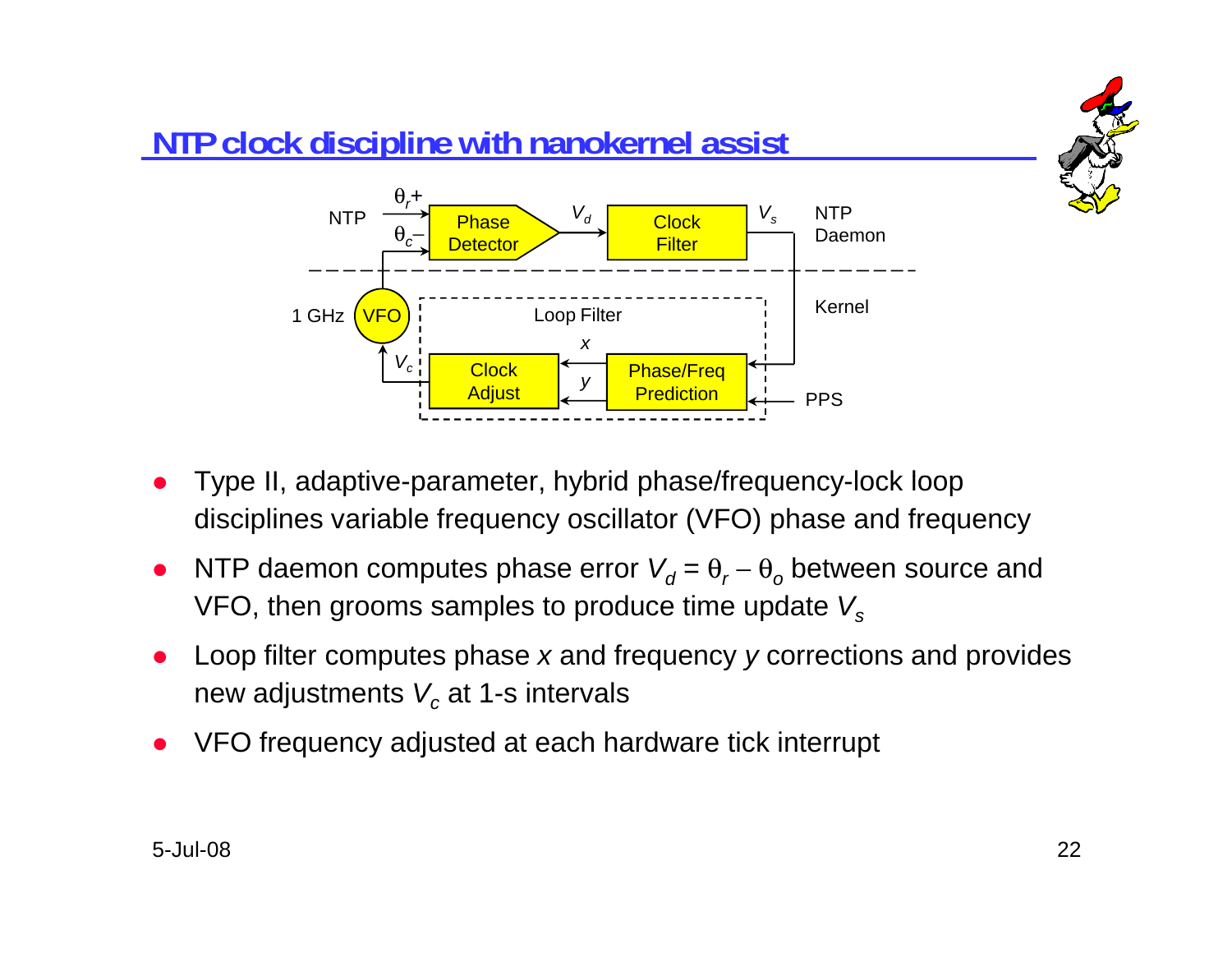

- $\bullet$  PLL/FLL discipline predicts phase *<sup>x</sup>* and frequency *y* at averaging intervals from 1 s to over one day.
- $\bullet$  PPS discipline predicts *<sup>x</sup>* and *y* at averaging intervals from 4 s to 128 s, depending on nominal Allan intercept.
- $\bullet$ On overflow of the clock second, new values for time  $\theta$  and frequency φ offset are calculated.
- $\bullet$ Phase adjustment  $\alpha\theta$  +  $\phi$  is added to system clock for  $\alpha$  < 1 at every tick interrupt, then  $\theta$  is reduced by  $(1 - \alpha)\theta$ .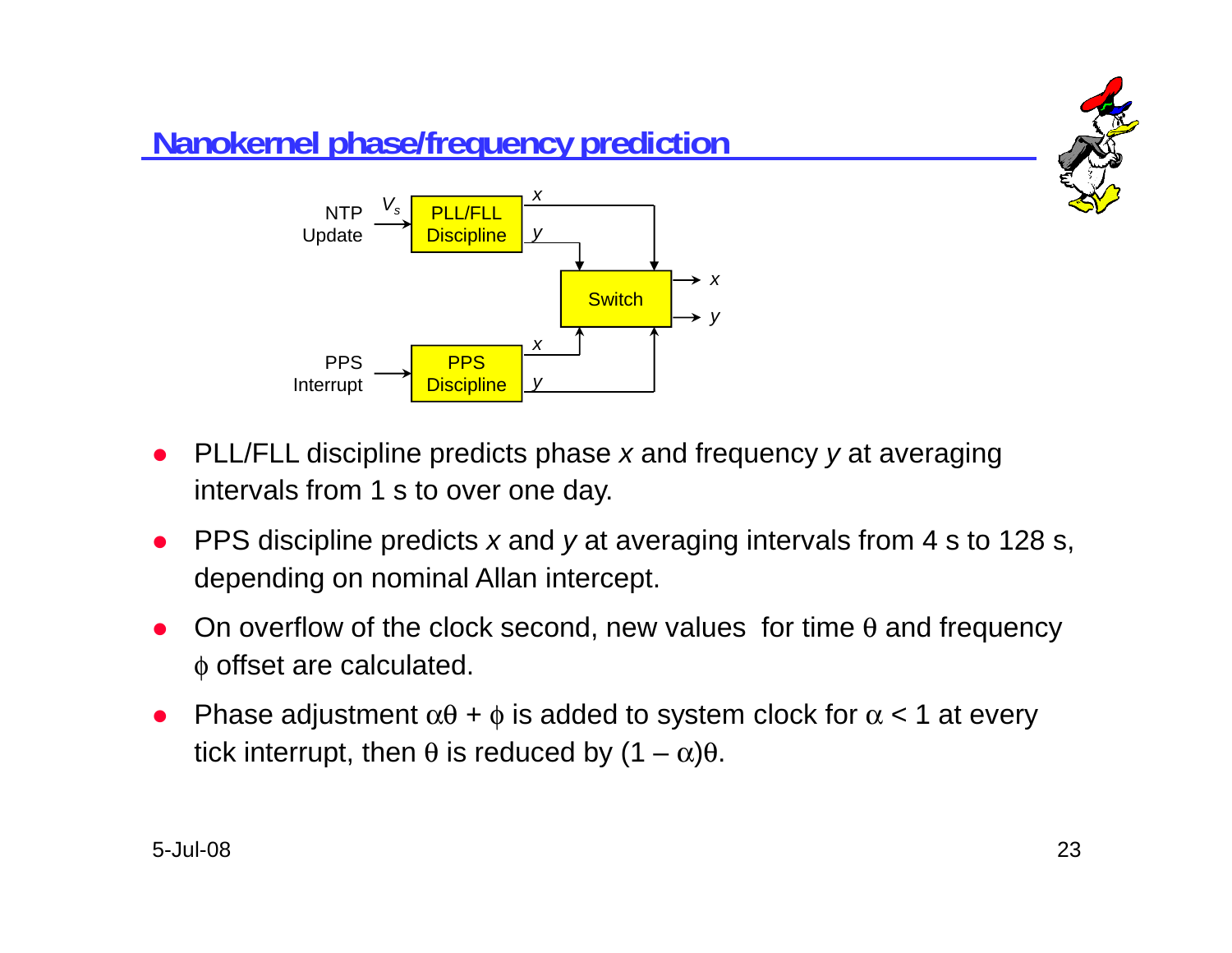

# **NTP phase and frequency discipline**



- *x* is the phase correction initially set at the update value.  $\bullet$
- $\bullet$ • *y<sub>FLL</sub>* is the frequency prediction computed as the average of past update differences.
- $\bullet$  $\bullet$   $y_{PLL}$  is the frequency prediction computed as the integral of past update values.
- $\bullet$ • The switch controlled by the API selects which of  $y_{FLL}$  or  $y_{PLL}$  are used.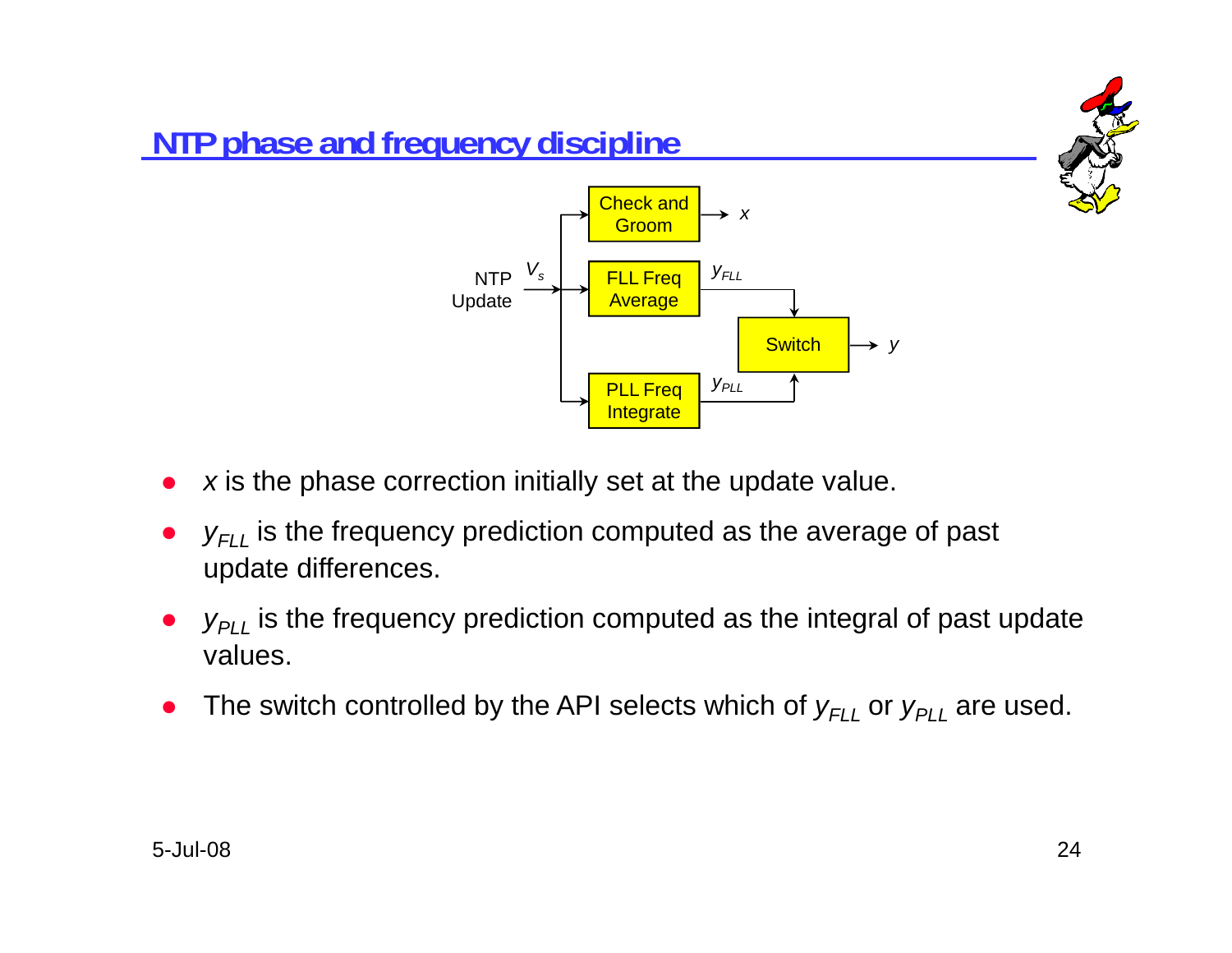

- $\bullet$  Phase and frequency disciplined separately - phase from system clock second offset, frequency from processor cycle counter (PCC)
- $\bullet$ Frequency discriminator rejects noise and invalid signals
- $\bullet$ Median filter rejects sample outlyers and provides error statistic
- $\bullet$ Check and groom rejects popcorn spikes and clamps outlyers
- $\bullet$ Phase offsets exponentially averaged with variable time constant
- $\bullet$ Frequency offsets averaged over variable interval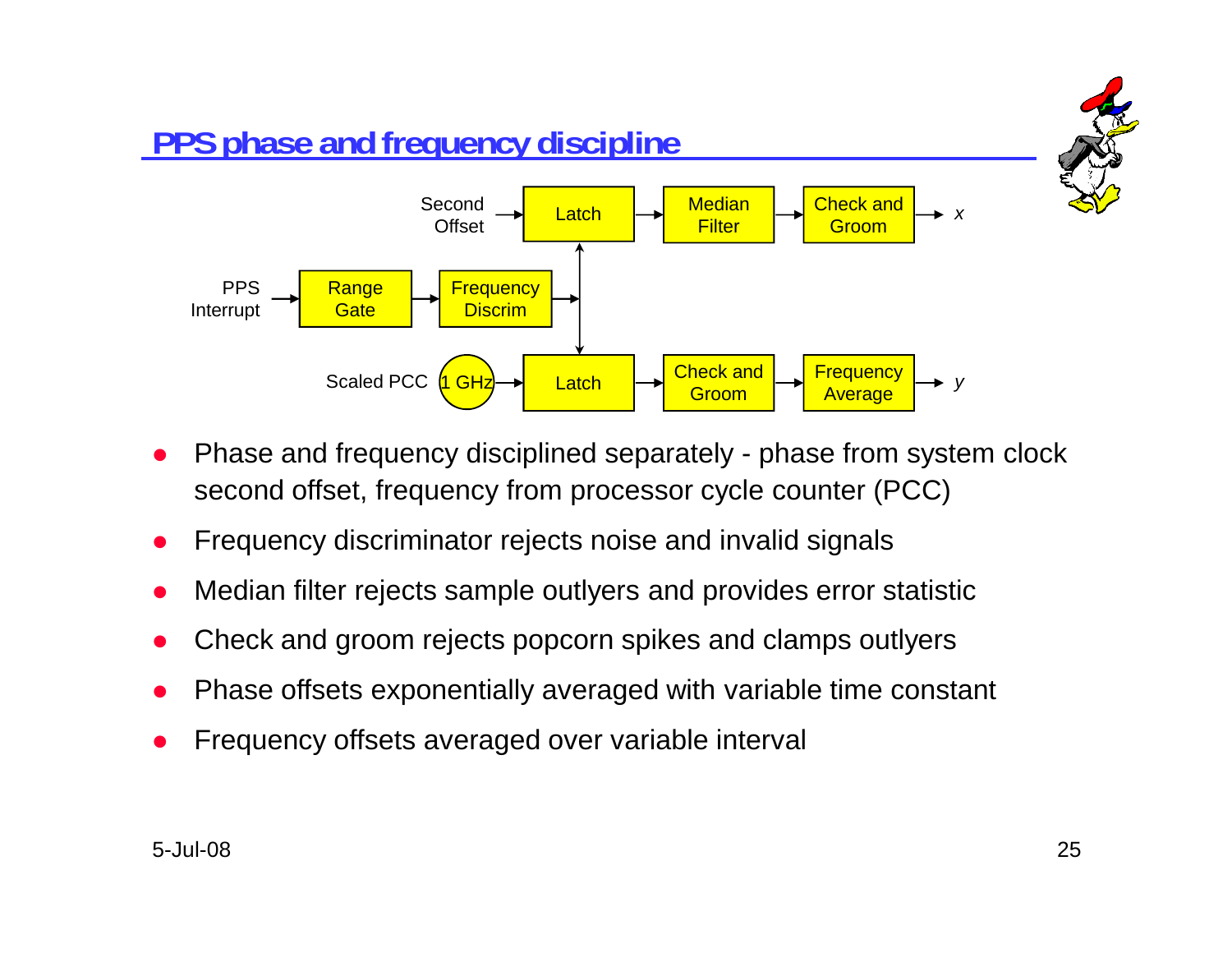

- $\bullet$ Phase *<sup>x</sup>* and frequency *y* are updated by the PLL/FLL or PPS loop.
- $\bullet$  At the second overflow increment *<sup>z</sup>* is calculated and *<sup>x</sup>* reduced by the time constant.
- $\bullet$ The increment is amortized over the second at each tick interrupt.
- $\bullet$ Time between ticks is interpolated from the PCC scaled to 1 GHz.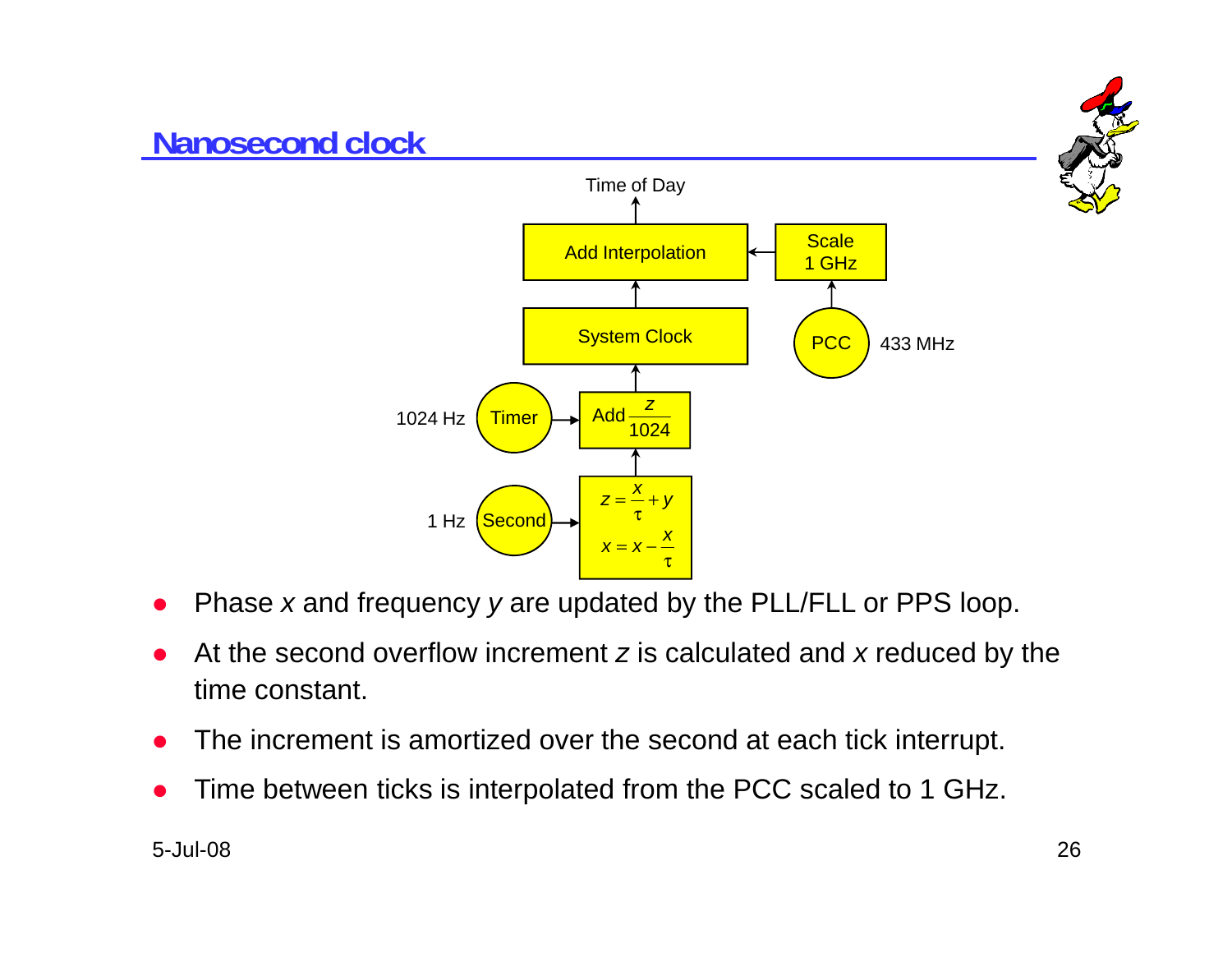

- $\bullet$  Reference clock drivers work just like NTP peers.
	- Active drivers produce timecode message in response to poll message.
	- Passive drivers provide timecode registers that can be read by poll routine.
- $\bullet$  PPS driver augments prefer peer for precision time.
	- Offset only within the second; seconds numbering must be provided by reference driver or NTP peer.
	- PPS believed only if prefer peer correct and within 128 ms.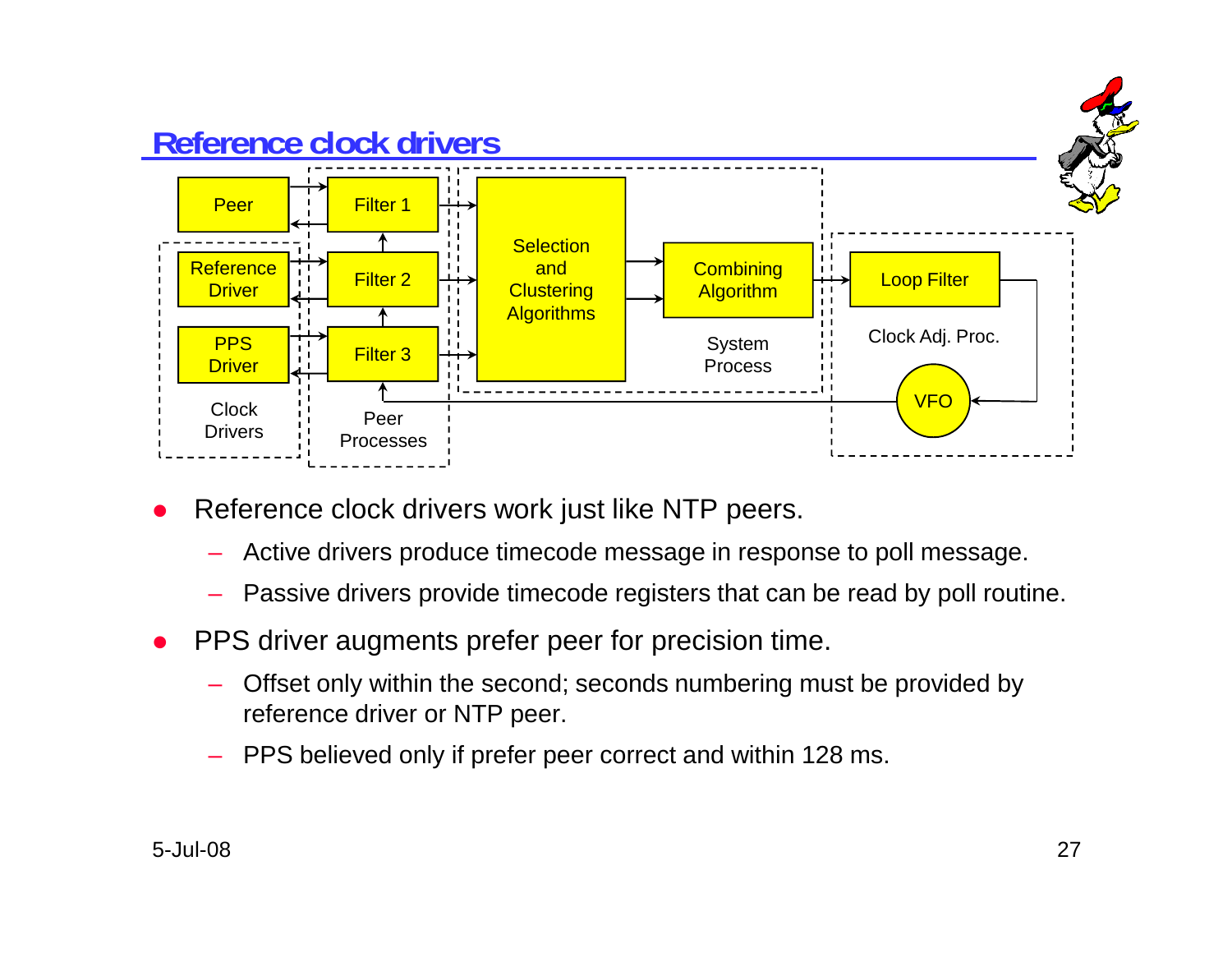

- $\bullet$  Driver timecode is read either by timecode message interrupt or poll routine.
	- Timecode and associated data are parsed according to specific format.
	- Offset is computed between driver timestamp and system clock timestamp.
	- Offsets accumulate in median filter shift register until processed and sent to clock filter..
- $\bullet$ Optional PPS signal (PPS driver only) provides offset in second.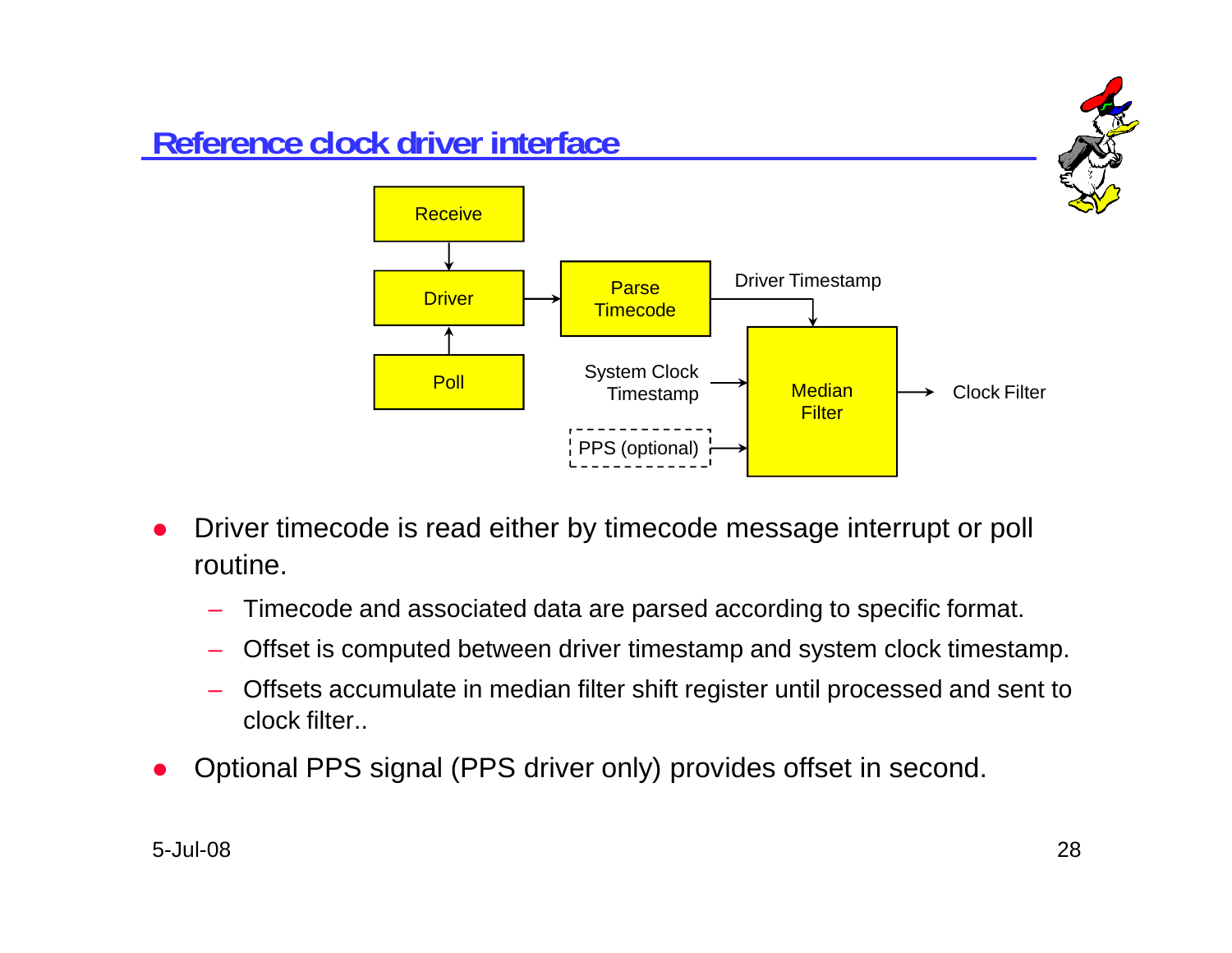

- $\bullet$  Graph shows raw jitter of millisecond timecode and 9600-bps serial port
	- Additional latencies from 1.5 ms to 8.3 ms on SPARC IPC due to software driver and operating system; rare latency peaks over 20 ms
	- –Latencies can be minimized by capturing timestamps close to the hardware
	- Jitter is reduced using median/trimmed-mean filter of 60 samples
	- $-$  Using on-second format and filter, residual jitter is less than 50  $\mu$ s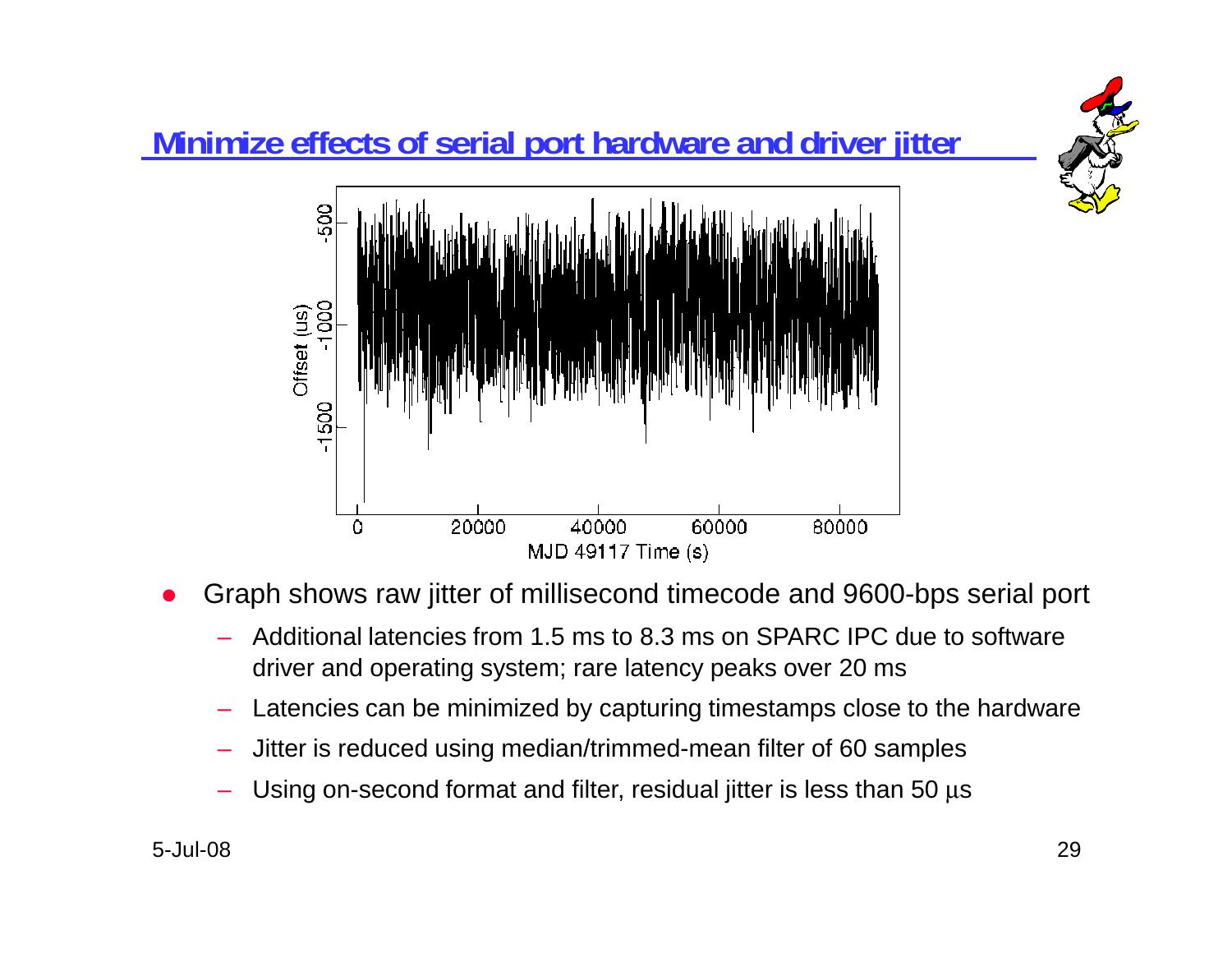### **Precision time and frequency sources**



- $\bullet$  KSI/Odetics TPRO IRIG-B SBus interface
	- Provides direct-reading microsecond clock in BCD format
	- Synchronized to GPS receiver using IRIG-B signal
	- Supported both as an NTP driver and as kernel system clock
	- $-$  Stabilizes time to 1  $\mu$ s and frequency to 0.1 PPM
- $\bullet$  Precision oven-stabilized system clock
	- SBus memory-mapped interface
	- Provides direct-reading microsecond clock in Unix timeval format
	- Supported as kernel system clock
	- Stabilizes time via radio or NTP and frequency to .005 PPM
- $\bullet$  PPS discipline
	- Driver or kernel interface via modem control line
	- Stabilizes frequency to .001 PPM relative to external 1-PPS source
	- $-$  Stabilizes time within 1  $\mu$ s with seconds numbered by NTP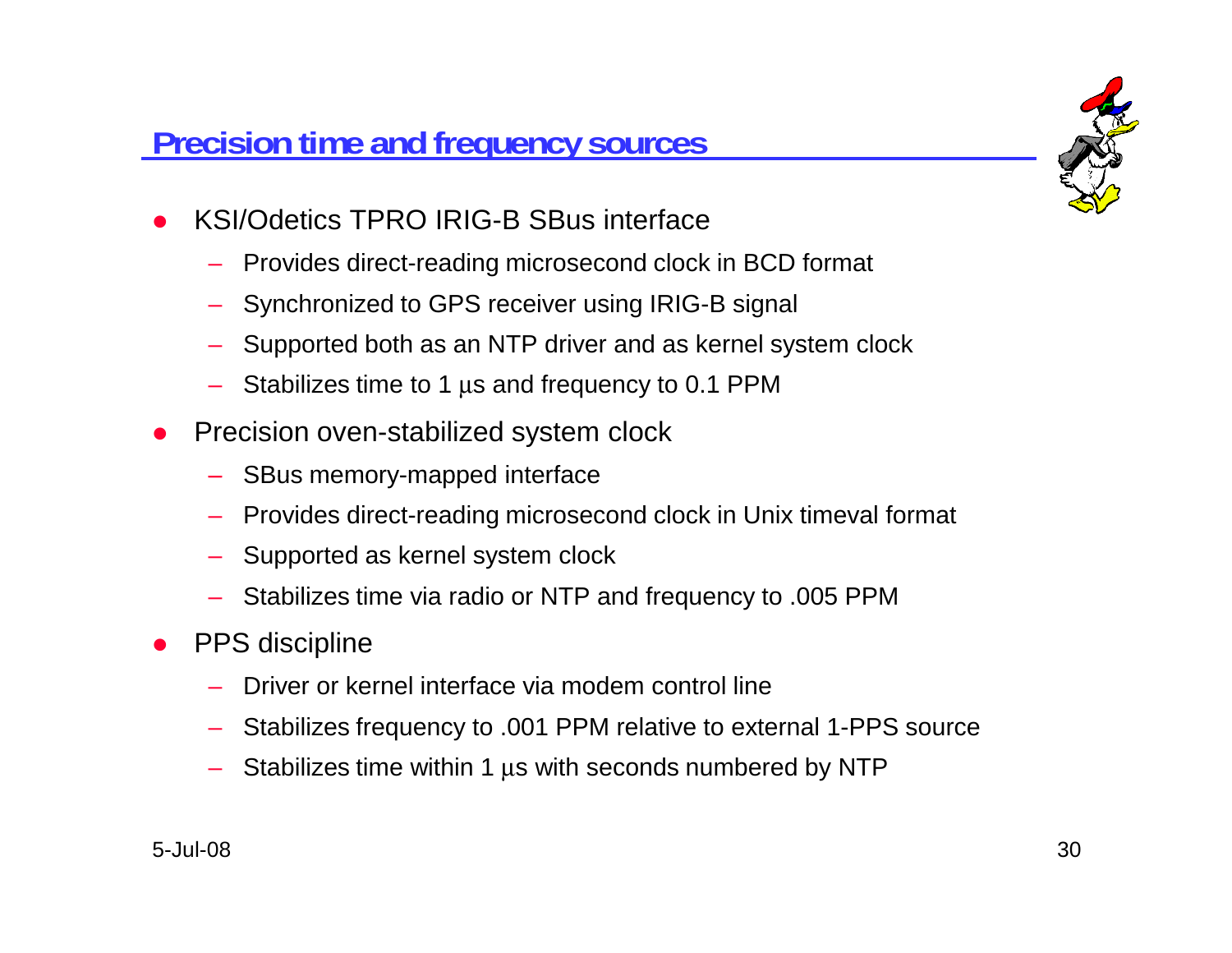

- $\bullet$  Analog (a) and digital (b) frequency discipline methods
	- Analog method uses voltage-controlled low-frequency oscillator.
	- Digital method uses direct digital synthesis and high-frquency oscillator.
- $\bullet$ Either method could be used in a NIC or bus peripheral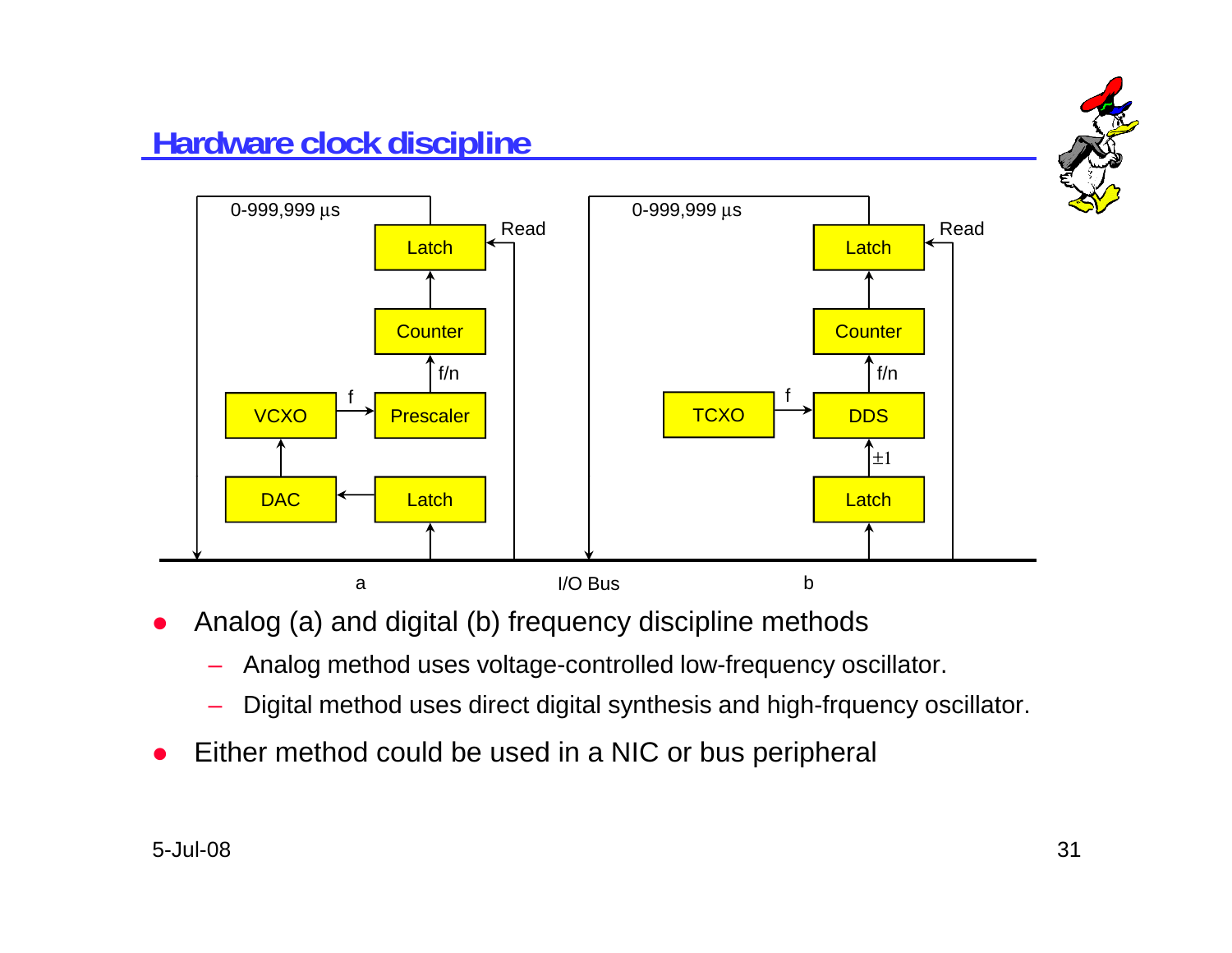## **Gadget Box PPS interface**





- $\bullet$  Used to interface PPS signals from GPS receiver or cesium oscillator
	- Pulse generator and level converter from rising or falling PPS signal edge
	- Simulates serial port character or stimulates modem control lead
- $\bullet$  Also used to demodulate timecode broadcast by CHU Canada
	- Narrowband filter, 300-baud modem and level converter
	- The NTP software includes an audio driver that does the same thing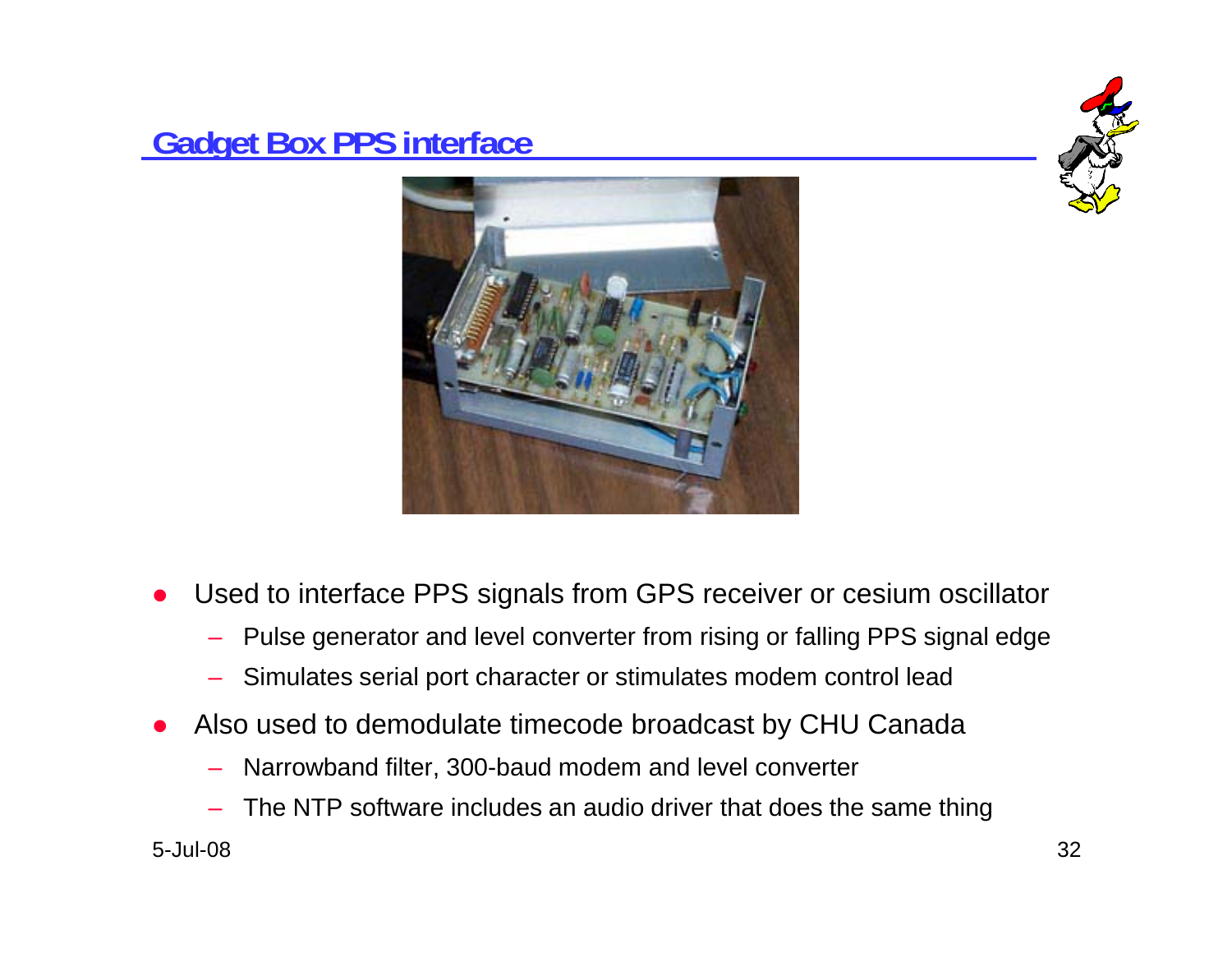## **LORAN-C timing receiver**







- Inexpensive second-generation bus peripheral for IBM 386-class PC  $\bullet$ with oven-stabilized external master clock oscillator
	- Includes 100-kHz analog receiver with D/A and A/D converters
	- Functions as precision oscillator with frequency disciplined to selected LORAN-C chain within 200 ns of UTC(LORAN) and 10-10 stability
	- – PC control program (in portable C) simultaneously tracks up to six stations from the same LORAN-C chain
- $\bullet$  Intended to be used with NTP to resolve inherent LORAN-C timing ambiguity